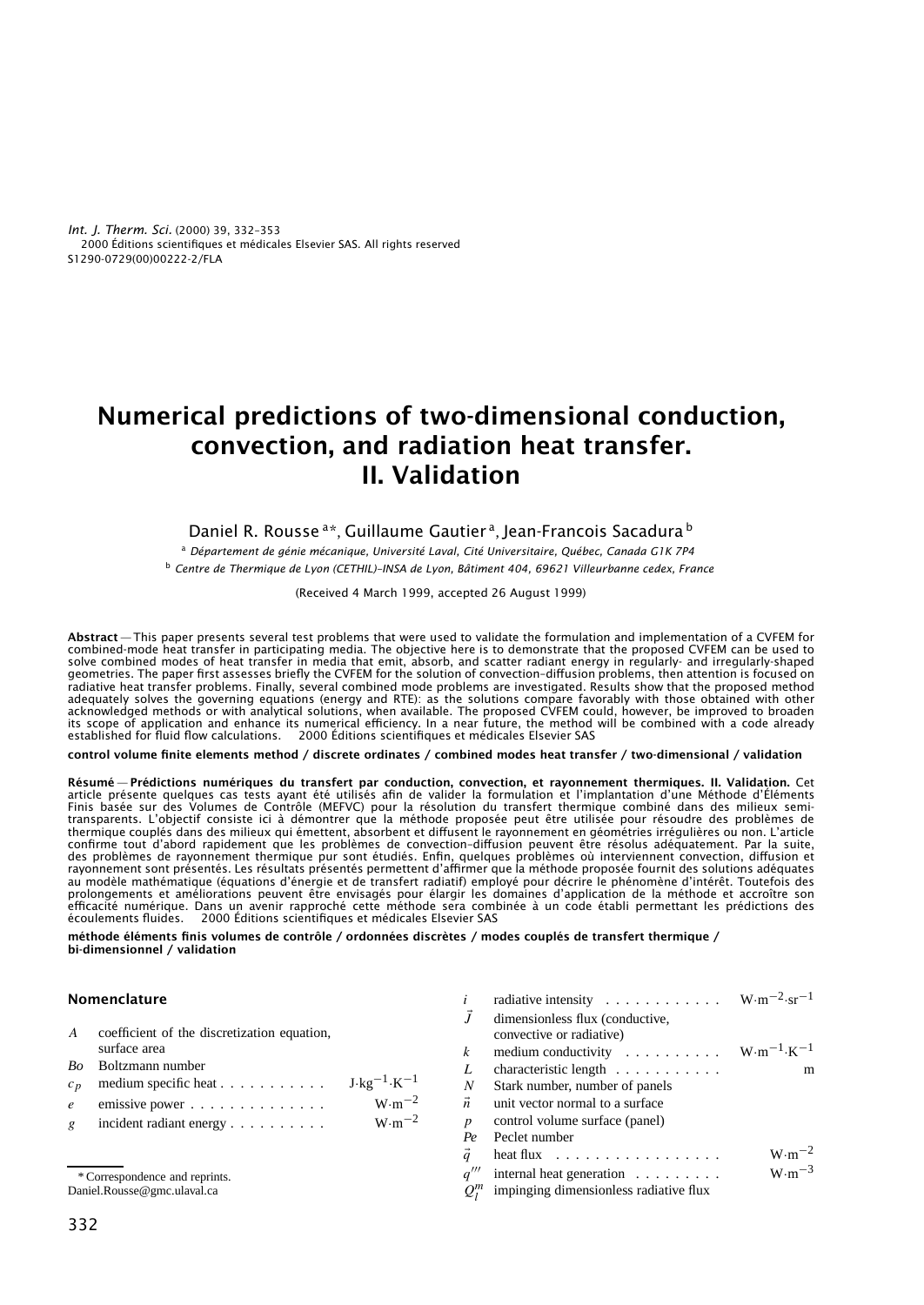| $\mathcal{Q}_\mathrm{B}^\mathrm{in}$ | total incoming dimensionless radiative flux                                                   |
|--------------------------------------|-----------------------------------------------------------------------------------------------|
| r                                    | reference point for RTE integration                                                           |
| $\boldsymbol{S}$                     | spatial position<br>m                                                                         |
| $S_{\phi}$                           | rate of volumetric generation of $\phi$                                                       |
| $S_I$                                | source of radiative intensity                                                                 |
| $\tau$                               | K<br>temperature                                                                              |
| $\vec{u}$                            | $m \cdot s^{-1}$<br>$velocity \ldots \ldots \ldots \ldots \ldots$                             |
| V                                    | m <sup>3</sup><br>volume $\ldots$ $\ldots$ $\ldots$ $\ldots$ $\ldots$ $\ldots$                |
|                                      | Greek symbols                                                                                 |
| $\beta$                              | $m^{-1}$<br>extinction coefficient<br>$\mathcal{A}$ . The set of the set of the $\mathcal{A}$ |
| $\mathcal E$                         | normalized nodal percentage error                                                             |
| $\tilde{\varepsilon}$                | normalized residual                                                                           |
| $\epsilon$                           | emissivity of a surface                                                                       |
| γ                                    | albedo for single scattering                                                                  |
| К                                    | $m^{-1}$<br>absorption coefficient                                                            |
| $\tilde{\omega}$                     | solid angle $\ldots$<br>sr                                                                    |
| $\vec{\Omega}$                       | direction of propagation                                                                      |
| $\phi$                               | dependent variable                                                                            |
| Φ                                    | phase function for scattering                                                                 |
|                                      | $\mu$ , $\eta$ , $\xi$ direction cosines of $\vec{\Omega}$                                    |
| $\rho$                               | $\text{kg}\cdot\text{m}^{-3}$<br>medium density $\ldots$ ,                                    |
| σ                                    | $m^{-1}$<br>scattering coefficient                                                            |
| $\tilde{\sigma}$                     | Stefan-Boltzmann constant,                                                                    |
|                                      | 5.67051E-8 $W \cdot m^{-2} \cdot K^{-4}$                                                      |
| τ                                    | optical depth                                                                                 |
| $\tau_0$                             | optical thickness                                                                             |
| $\vec{\omega}$                       | angular velocity                                                                              |
| Subscripts                           |                                                                                               |
| $\ast$                               | reference quantity                                                                            |
| b                                    | black body                                                                                    |
| B                                    | boundary                                                                                      |
| l                                    | control volume surface (panel)                                                                |

- *m* discrete direction
- *P* node of reference
- r, *r* radiation, or reference point

#### *Superscripts*

- ∗ evaluated at a preceeding step of an iterative procedure
- 
- $\vec{v}$  vectorial quantity<br> $\vec{v}$  incoming direction
- bulk value
- $\sim$  a modified quantity<br>C convection term
- C convection term
- D diffusion term

# **1. INTRODUCTION**

In a companion paper [1], the formulation of a Control-Volume Finite Element Method (CVFEM) for the solution of two-dimensional, combined-mode heat transfer problems in gray participating media is presented. Some of the capabilities of this CVFEM are demonstrated in this paper by its application to several different test problems involving steady-state combined conduction, convection, and radiation in emitting, absorbing and isotropically scattering media. The assesment of the method is carried out in three steps: (1) convection– diffusion problems; (2) radiation heat transfer problems; and (3) combined-modes problems. The following problems were considered in this first phase of validation:

• Convection–diffusion problems: (1) radial conduction in a rotating hollow cylinder; (2) heat transfer in a radial flow between concentric cylinders; and (3) heat transfer in a recirculating flow within a square enclosure.

• Radiation heat-transfer problems: (1) gray scattering media in a rectangular enclosure; (2) gray absorbing media in a rectangular enclosure; (3) gray absorbing media in a trapezoidal enclosure; (4) gray absorbing, emitting, and scattering media in an L-shaped enclosure; and (5) gray absorbing media in a curved enclosure.

• Combined-modes problems: (1) conduction–radiation in a rectangular enclosure; (2) conduction–convection– radiation in a rectangular enclosure; and (3) conduction– convection–radiation in a divergent channel.

These test problems were chosen as they: (1) cover several commonly encountered features of two-dimensional, combined-mode heat transfer in gray gases; (2) allow for an evaluation of the key ideas put forth in the development of the CVFEM; (3) provide a means of determining whether, or not, the proposed CVFEM and its computer implementation are capable of accurately solving the mathematical model used in the formulation [1]; (4) demonstrate the possibility to apply the proposed CVFEM in irregularly-shaped geometries.

For each problem, steady-state conditions, homogeneous, constant thermophysical and radiative properties, and radiatively participating gray media are considered [1]. No relaxation was used in the computations. The iterations were terminated when the absolute value of the residual on the incident radiation *G*, from one iteration to the next, met a prescribed condition  $\tilde{\varepsilon}$ . In test problems considered here  $\tilde{\varepsilon} = 10^{-6}$  was found to be satisfactory: it yielded solutions that were essentially insensitive to further reductions in  $\tilde{\varepsilon}$ .

Structured-grids, with nodes arranged along straight or curved lines, were employed for all investigations presented here. Various ways of forming triangular elements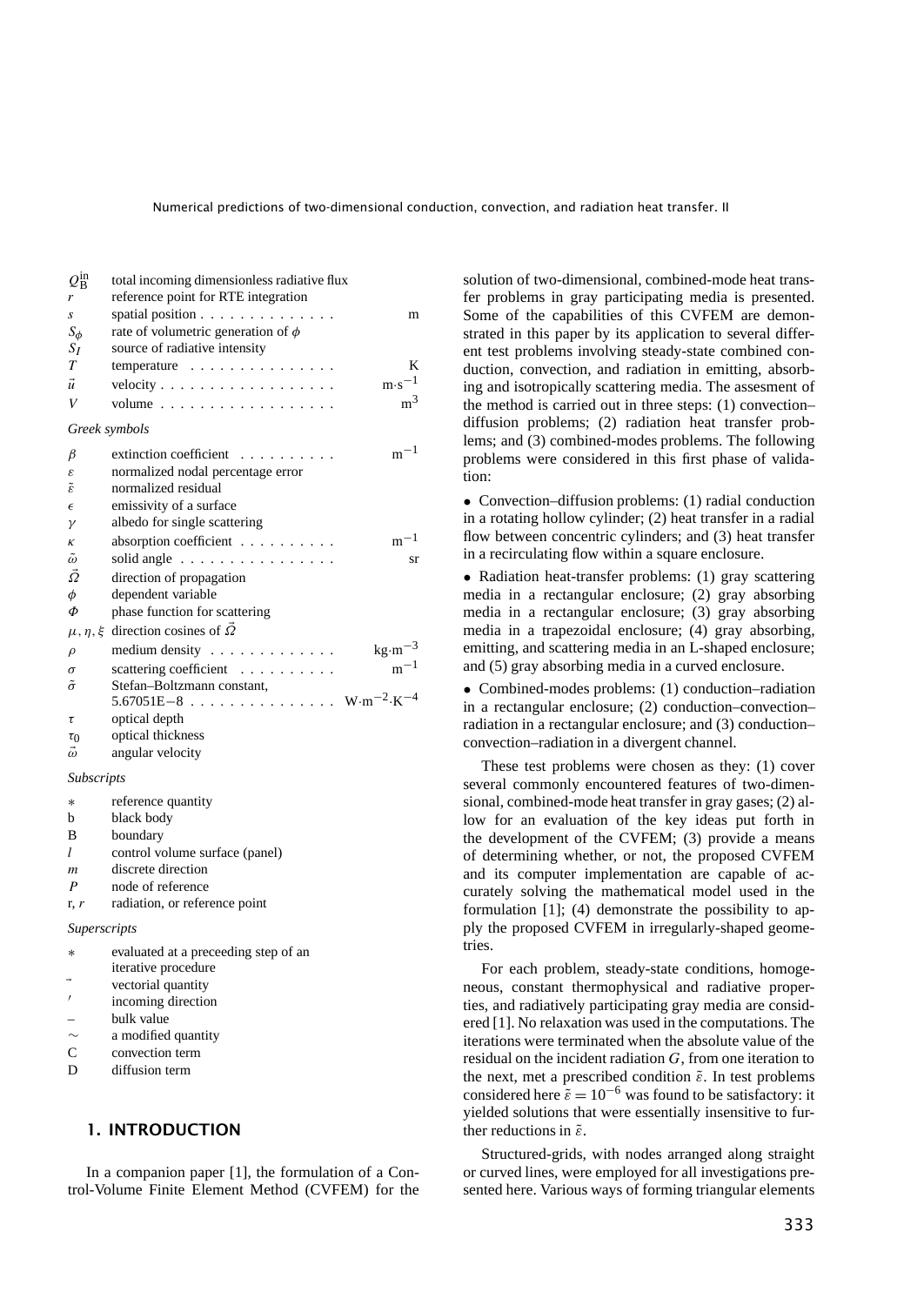from quadrilaterals were investigated. With regard to angular discretization, the angular discretization was always customized so as to match the physical boundaries of the domain with  $\phi - \theta$  azimuthal discretization, except in regular geometries for which standard equal weight *Sn* discretization were used. Results are presented in terms of dimensionless variables and a nodal percentage error. This error is denoted by *ε*, and calculated as follows:

$$
\varepsilon = \frac{|\phi_{\text{ref}} - \phi_{\text{num}}|}{\phi_{\text{scale}}} \cdot 100 \tag{1}
$$

where  $\phi_{\text{num}}$  is the quantity of interest as computed with the proposed CVFEMs,  $\phi_{ref}$  is the corresponding quantity as obtained from an analytical solution, an accepted approximate numerical solution, or a nodally *exact* numerical solution; and  $\phi_{scale}$  is a suitable scale for  $\phi$ .

The formulations were implemented on a Pentium II 266 MHz with 256 MB RAM, using the MSDev FOR-TRAN 90 compiler.

The complete formulation, objectives, computational details, and results of each of the example problems are described in the remainder of this paper. The last section presents the general conclusions of the study.

### **2. CONVECTION–DIFFUSION PROBLEMS**

For all convection–diffusion test cases investigated, the values of the dimensionless temperature were specified using either nodally "exact" numerical solutions [2] or analytical solutions, when available. The internal values of temperature were set to zero at the beginning of the iterative process. The problems were solved for several values of the Peclet number in the range 0*.*01 *< Pe <* 10 000. The low values represent conduction-dominated problems, while high values of *Pe* indicate convectiondominated processes. Conditions for *Pe* = 10 000 are not physically possible as the flow would be turbulent for  $Pr = 1$ . The convection–diffusion problems permit a comparison of the Skew Positive Coefficient Upwind (SPCU) scheme and FLow-Oriented (FLO) scheme, and provide confidence in the formulation and implementation of the proposed procedure to solve the energy equation.



**Figure 1.** Heat conduction in a rotating hollow cylinder: problem schematic.

# **2.1. Heat conduction in a rotating hollow cylinder**

### **2.1.1. Problem statement**

This problem [3] is schematically depicted in *figure 1*. A hollow cylinder filled with fluid with its axis coincident with the *Z* axis of a Cartesian coordinate system *(X, Y,Z)*, is considered to rotate as a solid body about the *Z* axis with a constant angular velocity,  $\vec{\omega} = \omega k$ . The inner surface is maintained at a constant temperature  $T_1$ , while the outer surface is maintained at a constant temperature  $T_2$ .

Considering steady-state conditions, constant thermophysical properties of the material, and heat generation,  $q^{\prime\prime\prime}$ , this problem is one of pure radial conduction in the radial direction,  $\vec{r}$ . But, with reference to the *fixed* twodimensional calculation domain depicted by dashed lines in *figure 1*, the problem appears two-dimensional when it is observed from the fixed Cartesian system *(x, y)*, located at  $r_1$ . As a result, the material within the fixed domain has a steady velocity given by

$$
\vec{V} = u\vec{i} + v\vec{j} = \vec{\omega} \times \vec{r} \quad \text{with } u = -\omega y \text{ and } v = \omega x \quad (2)
$$

#### **2.1.2. Numerical details and results**

For Peclet numbers in the range  $0.01 \le Pe \le 10000$ , and for several values of the constant source term,  $Q^{\prime\prime\prime}$ , the exact one-dimensional solution was used to specify the reference values of temperature over the twodimensional calculation domain. Results for the maximum value of  $\varepsilon$  (see equation (1)), produced by FLO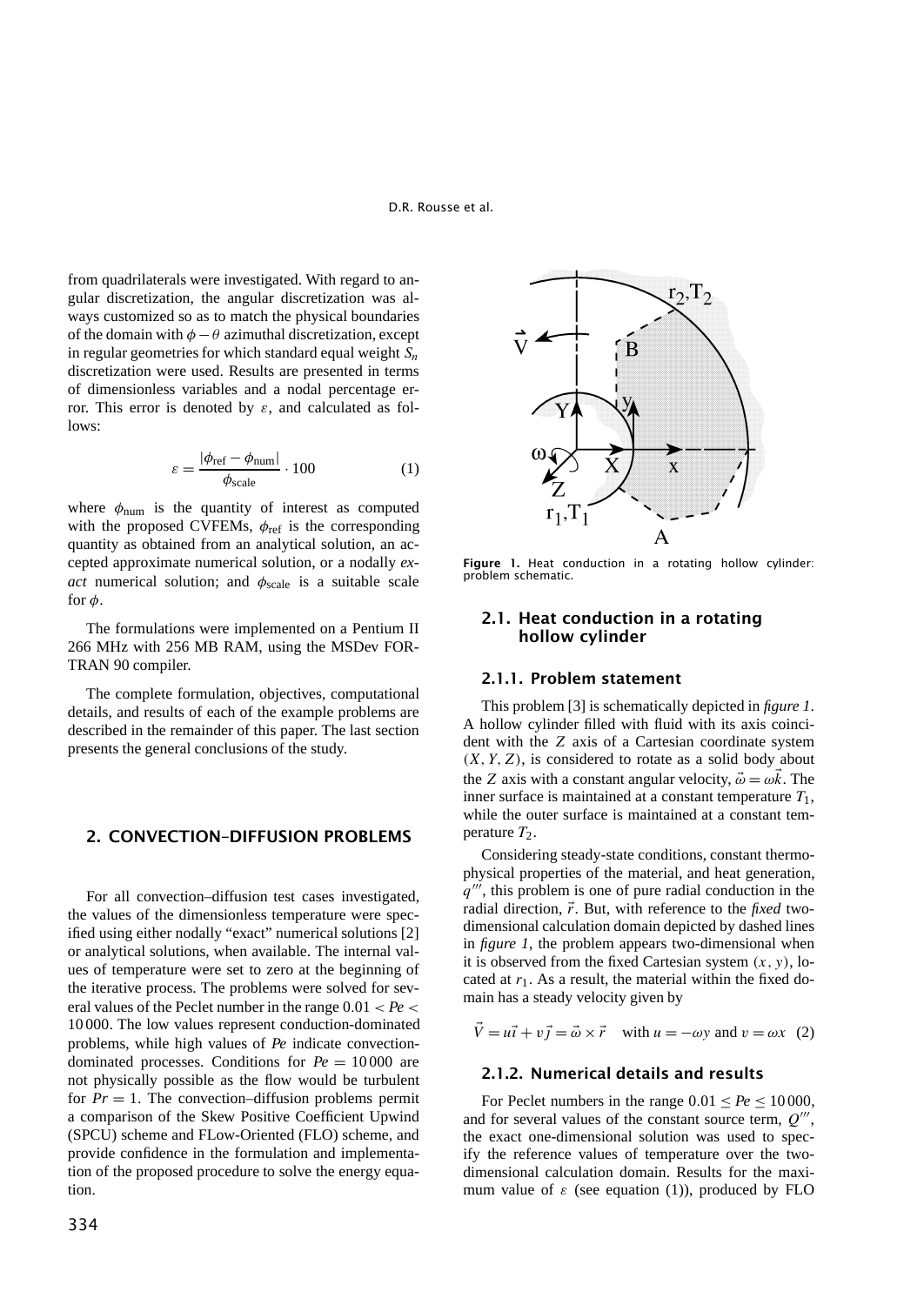|           |             |             | Constant source term, $O'''$ |             |             |             |  |
|-----------|-------------|-------------|------------------------------|-------------|-------------|-------------|--|
|           |             | $\Omega$    |                              | 1.0         |             | 10.0        |  |
| Pe        | FLO         | <b>SPCU</b> | FLO                          | <b>SPCU</b> | FLO         | <b>SPCU</b> |  |
| 0.01      | $1.51E - 2$ | $1.51E - 2$ | $2.64E - 2$                  | $2.48E - 2$ | $6.88E - 2$ | $5.96E - 2$ |  |
|           | $1.51E - 2$ | $1.60E - 2$ | $2.64E - 2$                  | $2.73E - 2$ | $6.88E - 2$ | $6.88E - 2$ |  |
| 1.00      | $1.51E - 2$ | $1.93E - 2$ | $2.64E - 2$                  | $1.78E - 1$ | $6.88E - 2$ | $1.04E + 0$ |  |
|           | $1.49E - 2$ | $1.16E - 1$ | $2.64E - 2$                  | $1.13E - 1$ | $6.77E - 2$ | $8.57E - 2$ |  |
| 100.00    | $1.89E + 0$ | $3.53E+0$   | $1.35E - 1$                  | $3.29E + 0$ | $2.77E + 1$ | $1.22E + 1$ |  |
|           | $3.18E - 1$ | $4.18E + 0$ | $2.609E - 1$                 | $3.99E + 0$ | $1.65E + 0$ | $1.08E + 1$ |  |
| 10 000.00 | $5.76E + 0$ | $4.28E + 0$ | $6.94E + 0$                  | $4.72E + 0$ | $2.77E + 1$ | $1.45E + 1$ |  |
|           | $5.13E - 1$ | $5.15E + 0$ | $3.53E - 1$                  | $5.19E + 0$ | $2.66E + 0$ | $1.16E + 1$ |  |

TABLE I Heat conduction in a rotating hollow cylinder. Variation of  $ε<sub>max</sub>$  with Peclet number for a  $11 \times 11$  grid and two different discretizations.

and SPCU schemes, were obtained and solution accuracy with grid refinement was investigated. Results are presented in *table I* for two types of discretizations (top and bottom values) and for a coarse  $11 \times 11$  grid to show the maximum discrepancies between the schemes. The solution with such a grid is relatively sensitive to the orientation and shape of the elements. Here, results are presented for the worst case to support the following discussion. Errors reported are high as the reference temperature on the external cylinder was taken as the scale value,  $\phi_{\text{scale}}$ , in equation (1).

In conduction-dominated situations, *Pe <* 1, both the SPCU and the FLO schemes produce results of similar accuracy. For small Peclet numbers, the influence of the different approximations of convection embedded in the interpolation schemes is minimal, as the contributions to the coefficients of the algebraic discretized equations by convection transport terms are small compared to those due to diffusion. However, the FLO scheme, even for such a low Peclet number, was found to produce small negative coefficients in the discretized equations with the two distorted meshes employed.

For *Pe >* 1, important negative coefficients were produced with the FLO scheme with distorted grids. The shape of the elements, with such grids, influences the relative magnitude of the negative coefficients. *Table I* shows that the errors differ by an order of magnitude for the two discretizations employed (that is with quadrilaterals divided from top-left to bottom-right or from topright to bottom-left, respectively). Nevertheless, it was possible to obtain convergent solutions with the FLO scheme for the proposed three values of constant source

term,  $Q^{\prime\prime\prime}$ . In *table I* the error with the FLO scheme reaches the order of 10 %. In other test cases (results are not shown here), involving a regular grid and a square domain, the relative magnitude of the negative coefficients was significantly less, and the error, *ε*max, was always below 1 %.

For  $Pe > 1$  and  $Q''' = 10$ , the SPCU scheme is found to require a finer spatial discretization than the relatively coarse  $11 \times 11$ : the error for both discretizations is greater than 10 %. One of the difficulties with this problem, when  $Q^{\prime\prime\prime} \neq 0$ , is the presence of important cross-flow temperature gradients close to radius  $r =$  $(r_1 + r_2)/2$ , where the dimensionless temperature is substantially larger than one. Since the fluid flows in the counter-clockwise direction, the error introduced in the calculation of the dimensionless temperature at a location downstream of point *A* in *figure 1*, is propagated and amplified until the fluid crosses the opposite boundary: the maximum numerical error,  $\varepsilon_{\text{max}}$ , is found in the immediate vicinity of point *B*. More grid points in the cross-flow direction close to  $r = (r_1 + r_2)/2$  in *figure 1* should be used to reduce smearing or false diffusion [4].

# **2.2. Heat transfer in a radial flow between concentric cylinders**

### **2.2.1. Problem statement**

One of the characteristics of the previous test problem is that the exact solution is independent of the Peclet number. Thus, following the discussions of LeDain and Baliga [5], it may not be a very strict and true test of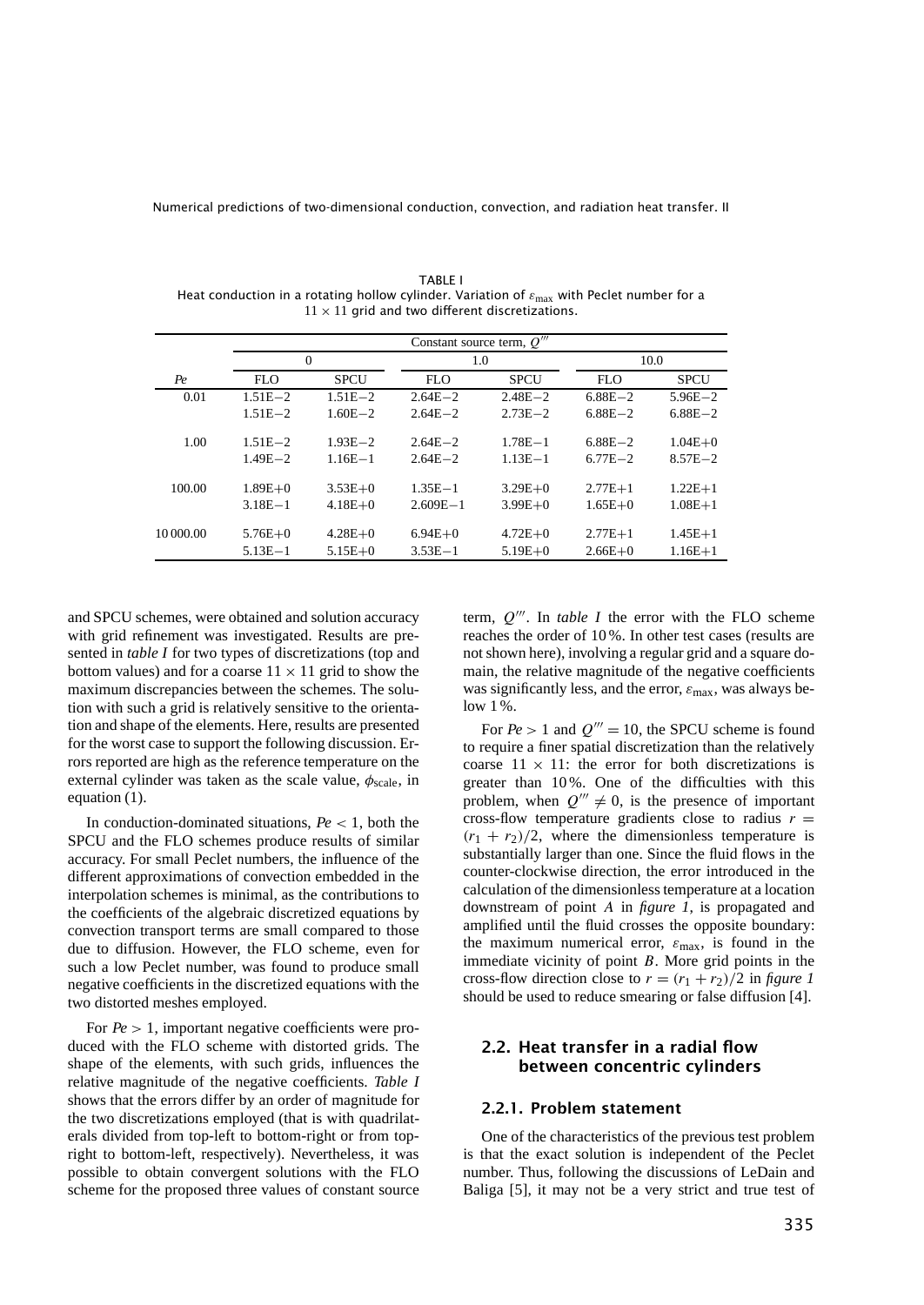the proposed method's response to *Pe*. To overcome this drawback, the following test problem was employed.

A schematic representation of this test problem is shown in *figure 2*. The temperature boundary conditions on the cylinders are the following:  $T = T_1$  at  $r = r_1$ , and  $T = T_2$  at  $r = r_2$ . In this problem, the cylinders are at rest and convection–diffusion transport of energy is in the radial direction from the inner to the outer cylinder.

Considering steady-state conditions, constant thermophysical properties of the fluid, and heat generation,  $q^{\prime\prime\prime}$ , this problem is governed by the one-dimensional radial convection–diffusion equation. Here, to satisfy continuity



**Figure 2.** Heat transfer in a radial flow: problem schematic.

requirements, the fluid velocity,  $u_R$ , has to be inversely proportional to the radius ( $u_R \propto 1/r$ ). With respect to the *fixed* two-dimensional regular calculation domain denoted by dashed lines in *figure 2*, the one-dimensional problem in the radial direction becomes two-dimensional when it is observed from the fixed Cartesian system *(x, y)*. The material flowing in the radial direction crosses the fixed two-dimensional domain boundaries, and the fluid velocity is given by

$$
\vec{V} = u\vec{i} + v\vec{j} = \frac{1}{r}\vec{e_R} \quad \text{with}
$$
\n
$$
r\vec{e_R} = x\vec{i} + y\vec{j}; \quad u = \frac{x}{r^2}; \quad v = \frac{y}{r^2} \tag{3}
$$

### **2.2.2. Numerical details and results**

The exact analytical solution (and a one-dimensional numerical method) were used as a means to validate the results produced by the CVFEM. *Table II* shows results for the same grid and source terms as previously. In the computation of  $\varepsilon_{\text{max}}$ , the dimensionless temperature on the external cylinder was also taken as the scale value, *φ*scale, in equation (1).

For no source term,  $Q''' = 0$ , it was found that for values of the Peclet number above one hundred,  $Pe > 100$ , the conditions at  $r = r_1$  essentially prevail throughout the domain, until a very sharp variation takes place close to  $r = r_2$  in order to match the imposed condition at this boundary.

|           |             |             |             | Source term, $\overline{Q'''}$ |             |             |
|-----------|-------------|-------------|-------------|--------------------------------|-------------|-------------|
|           | 0.0         |             | 1.0         |                                | 10.0        |             |
| Pe        | <b>FLO</b>  | SPCU        | <b>FLO</b>  | <b>SPCU</b>                    | <b>FLO</b>  | <b>SPCU</b> |
| 0.01      | $5.56E - 3$ | $4.42E - 3$ | $5.60E - 3$ | $4.44E - 3$                    | $5.97E - 3$ | $4.71E - 3$ |
|           | $5.63E - 3$ | $5.66E - 3$ | $5.67E - 3$ | $5.66E - 3$                    | $6.05E - 3$ | $5.90E - 3$ |
| 1.00      | $5.71E - 4$ | $3.01E - 2$ | $1.68E - 4$ | $1.46E - 1$                    | $2.59E - 3$ | $6.62E - 1$ |
|           | $3.73E - 3$ | $4.38E - 2$ | $7.98E - 3$ | $1.37E - 2$                    | $2.57E - 2$ | $2.81E - 1$ |
| 10.00     | $1.13E - 2$ | $2.69E + 0$ | $4.80E - 2$ | $1.57E+0$                      | $7.49E - 2$ | $4.97E + 0$ |
|           | $3.57E - 2$ | $1.72E + 0$ | $2.53E - 2$ | $5.72E - 1$                    | $3.48E - 2$ | $2.49E + 0$ |
| 100.00    | $7.51E - 1$ | $2.11E+0$   | $8.51E - 1$ | $1.18E + 0$                    | $1.40E + 0$ | $1.37E + 0$ |
|           | $5.64E - 1$ | $1.44E + 0$ | $1.09E + 0$ | $2.04E + 0$                    | $1.14E + 0$ | $2.09E + 0$ |
| 10 000.00 |             |             | $2.15E+0$   | $1.77E + 0$                    | $2.15E+0$   | $1.77E + 0$ |
|           |             |             | $1.19E + 1$ | $2.89E+0$                      | $1.19E + 1$ | $2.89E + 0$ |

TABLE II Heat transfer in a radial flow between concentric cylinders. Variation of  $\varepsilon_{\rm max}$  with Peclet number for an  $11 \times 11$  grid and two different discretizations.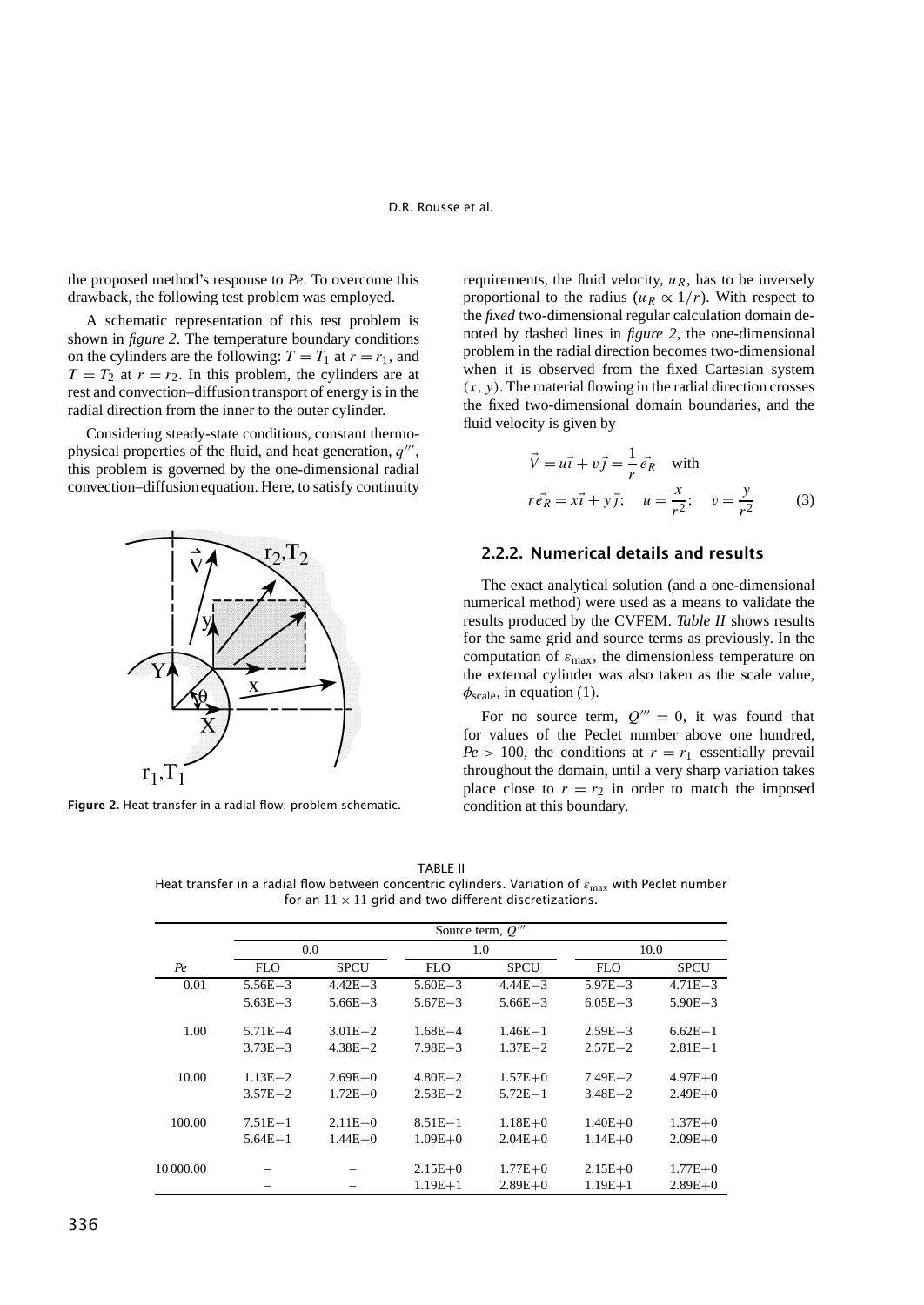As long as the convection term is smaller or equal to the diffusion term,  $Pe < 1$ , for the source terms investigated here, both schemes provide solutions that are within 1% of the reference solution even for a relatively coarse regular  $11 \times 11$  grid. In simulations where  $1 < Pe < 10$ , the maximum error occurs in the region next to the outer cylinder, and the SPCU scheme predictions of the temperature distribution are significantly less accurate than those obtained with the FLO scheme. In convection-dominated situations, *Pe >* 10 000, for all source terms, the maximum error is found in the immediate vicinity of  $r = r_2$ , and the negative coefficients in the discretized equations produced by the FLO scheme gained in importance: the SPCU scheme produced better predictions than the FLO scheme.

Here again the results selected for presentation in *table II* are those which show the maximum discrepancies between the two schemes and reference solution. For the  $11 \times 11$  grid, the type (shape) of elements greatly influenced the results. However, as the grid was refined, the discrepancies between the results obtained with different elements diminished, and the solution accuracy improved for both schemes.

## **2.3. Heat transfer in a recirculating flow within a square enclosure**

### **2.3.1. Problem statement**

The problem, for which an analytical solution can be constructed [6], is illustrated schematically in *figure 3*. In



**Figure 3.** Heat transfer in a recirculating flow within a square enclosure: problem schematic.

this figure, a  $2 \times 2$  square enclosure is depicted, with the origin of a Cartesian coordinate system *(x, y)* located at its center.

The recirculating velocity field is specified via:

$$
u = (2x2 - x4 - 1)[y - y3]v = -(2y2 - y4 - 1)[x - x3] (4)
$$

and the following temperature field is proposed as a solution:

$$
T = (1 - x^2)(1 - y^2)
$$
 (5)

When the expressions for velocity and temperature are incorporated in the energy equation, the following expression for the source term is required to satisfy energy conservation:

$$
Q''' = 2\{(1 - x^2) + (1 - y^2)\}\tag{6}
$$

In this problem, the temperature, the velocity, and the source term vary across the domain. As a consequence, it tests the combined effects of velocity, temperature, and source term distributions on the accuracy of the solution method.

### **2.3.2. Numerical details and results**

*Table III* indicates that for both schemes, grid refinement leads to accuracy improvement. The FLO scheme accurately solves the equations at high *Pe*, even on grids as coarse as the  $11 \times 11$  grid: the error was  $1.53\%$ and 2.44 % for the two discretizations used, respectively. However, for the same grid, the SPCU scheme was as far as 14 % off the expected solution for the temperature distribution. This error was nevertheless cut in half (6.93 %) when the other discretization was used. The error was reduced to 2.52 % when the number of grid nodes per direction was nearly quadrupled  $(41 \times 41)$ . Moreover, this maximum error obtained for  $Pe = 10000$  further decreased, by a factor 2 (1.34%), for a  $81 \times 81$  grid (not presented in *table III*).

The results showed that in conduction-dominated situations, both schemes provide excellent accuracy. At intermediate and high Peclet number, the FLO scheme predictions are significantly more accurate than those obtained with the SPCU scheme. This test case does not present the sharp temperature gradients found in the previous two problems. As a result the FLO scheme produced positive coefficients only, and the first-order SPCU scheme always provided adequate accuracy.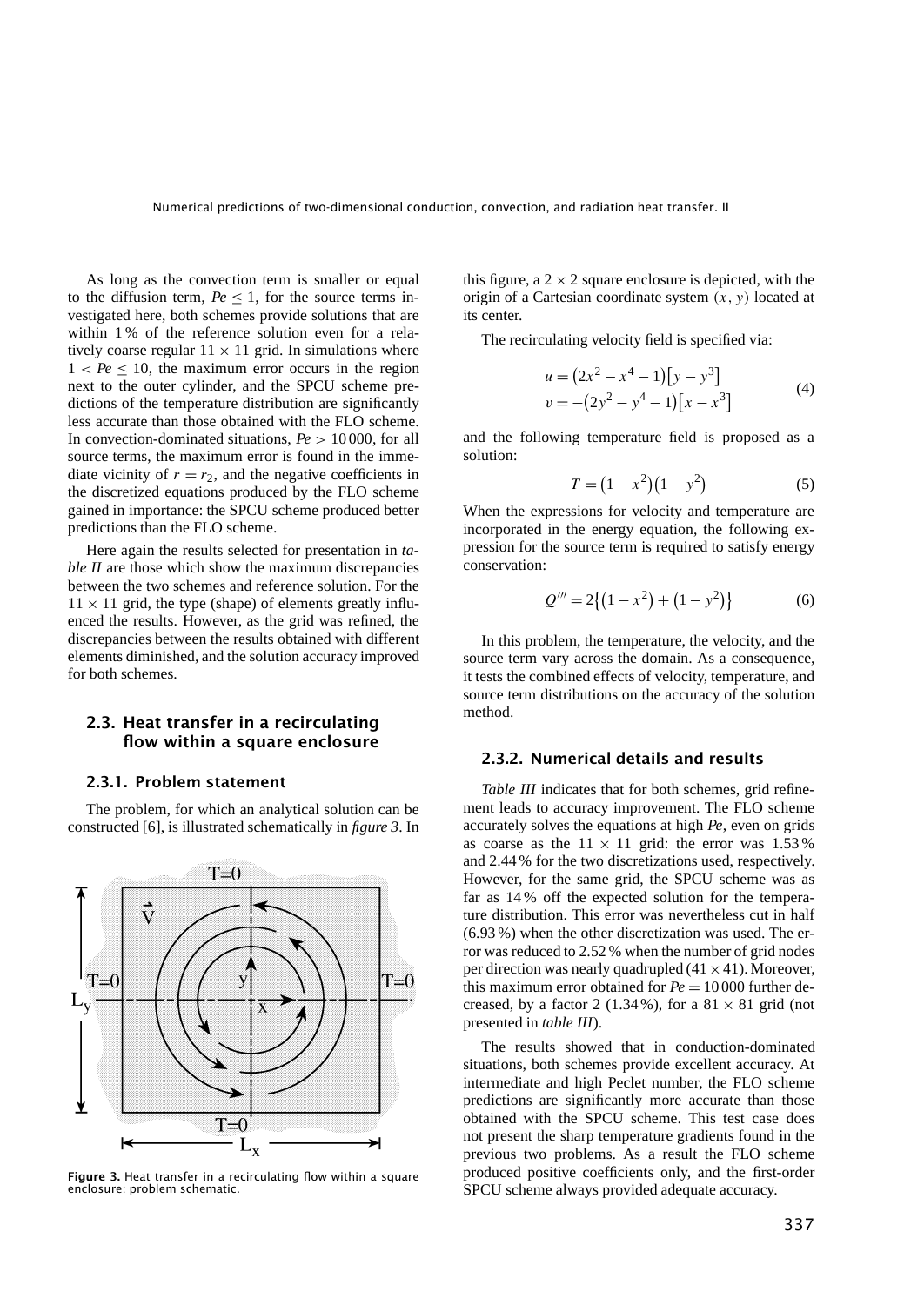|           |                |             |                | Discretization |                |             |
|-----------|----------------|-------------|----------------|----------------|----------------|-------------|
|           | $11 \times 11$ |             | $21 \times 21$ |                | $41 \times 41$ |             |
| Pe        | <b>FLO</b>     | <b>SPCU</b> | <b>FLO</b>     | <b>SPCU</b>    | <b>FLO</b>     | <b>SPCU</b> |
| 0.01      | $2.86E - 5$    | $7.86E - 4$ | $7.52E - 6$    | $3.96E - 4$    | $2.03E - 6$    | $1.98E - 4$ |
|           | $3.65E - 5$    | $4.76E - 4$ | $9.61E - 6$    | $2.41E - 4$    | $2.53E - 6$    | $1.21E - 4$ |
| 1.00      | $2.98E - 5$    | $7.83E - 2$ | $7.58E - 4$    | $3.95E - 2$    | $1.91E - 4$    | $1.97E - 2$ |
|           | $3.70E - 5$    | $4.71E - 2$ | $9.52E - 4$    | $2.41E - 2$    | $2.41E - 4$    | $1.21E - 2$ |
| 10.00     | $3.05E - 2$    | $7.48E - 1$ | $7.92E - 3$    | $3.79E - 1$    | $2.00E - 3$    | $1.92E - 1$ |
|           | $3.97E - 2$    | $4.12E - 1$ | $1.00E - 2$    | $2.15E - 1$    | $2.56E - 3$    | $1.11E - 1$ |
| 100.00    | $2.20E - 1$    | $4.27E + 0$ | $5.81E - 2$    | $2.29E+0$      | $1.47E - 2$    | $1.20E + 0$ |
|           | $2.90E - 1$    | $1.36E + 0$ | $7.12E - 2$    | $7.30E - 1$    | $1.78E - 2$    | $3.80E - 1$ |
| 10 000.00 | $1.53E + 0$    | $1.40E + 1$ | $6.38E - 1$    | $8.55E+0$      | $1.76E - 1$    | $4.85E + 0$ |
|           | $2.44E + 0$    | $6.93E+0$   | $5.64E - 1$    | $4.73E + 0$    | $1.47E - 1$    | $2.52E+0$   |

TABLE III Heat transfer in a recirculating flow within a square enclosure. Variation of *ε*max with Peclet number for several regular grids and two different discretizations.

# **2.4. Conclusion regarding convection–diffusion**

# **2.4.1. SPCU scheme**

The SPCU scheme always gave better results when the longest side of the triangular element was nearly aligned with the average local flow field. For such an element, the interpolation distances in the direction of the largest velocity variations are shorter, and this results in a better approximation of the velocity distribution. Also, in the evaluation of the interpolated value of the dependent variable at an integration point, a panel and a nodal value are involved with such an element, in contrast to a single nodal value with a short-sided element.

In the implementation of the SPCU scheme, when the analytical velocity distribution was available, the mass flow rate across the control-volume surfaces (panels) was calculated using: (1) linear interpolation of velocity; (2) Simpson's rule or Gaussian quadrature integration of velocity on a panel, with integration point values specified via the analytical profile; and (3) exact integration of the velocity profile. The exact integration respects mass conservation precisely—but this condition is not guaranteed by the other types of integration. However, in the test cases considered here, it should be mentioned that no significant gains in accuracy were observed using exact integration. This is an interesting result because the analytical velocity field is not available in general, and because Euler integration

338

of  $\phi$  combined with the linear velocity interpolation, is simple and inexpensive. The linear interpolation of velocity within each element is thus recommended for the approximation of mass flow rates involved in the SPCU scheme.

# **2.4.2. FLO scheme**

Generally, whenever the FLO scheme produced convergent solutions, its results were more accurate than the results of the SPCU scheme. The errors in the FLO scheme predictions for problems with irregular geometries were higher than those for problems with regular domains. Similar results were also obtained by Saabas [2]. When negative coefficients in the discretized equations are produced by the FLO scheme, but the magnitude of these negative coefficients is small, the predictions are generally very accurate for fine grids over the entire range of Peclet number tested. However, important negative coefficients can lead to solutions that are less accurate. Finally, convergence problems were encountered with the FLO scheme when the negative coefficients became significant at high values of Peclet number and*/*or with highly distorted grids. This was observed in preliminary tests, when very skewed elements were employed in the discretization of the highly-irregular calculation domains. Extrapolation, rather than interpolation, occurred in obtuse-angle triangular elements for high Peclet numbers, leading to negative coefficients in the algebraic discretization equations [7].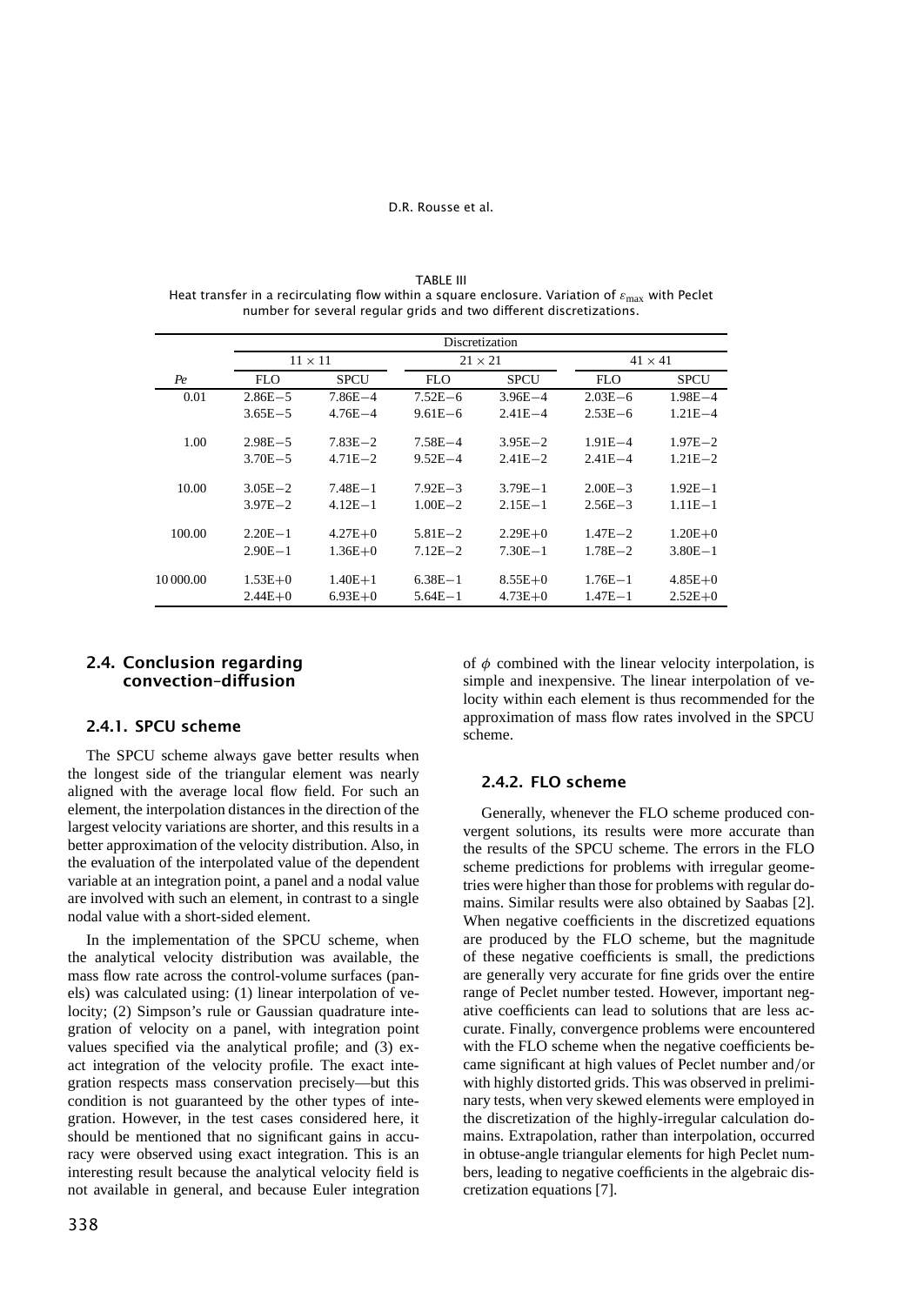### **2.4.3. SPCU and FLO schemes**

One of the reason for the differences between FLOand SPCU-based solutions could be that the surface integration of the dependent variable in the FLO scheme is carried out using Simpson's rule [5], which is more accurate than the prevailing assumption used in Euler integrations involved with the SPCU scheme [1]. Moreover, the mass-weighted averages of  $\phi$  involved in the SPCU scheme are intrinsically cruder approximations of the influence of the direction and the strength of the convective transport within an element, than that provided by the flow-oriented Peclet-number-based function used with the FLO scheme.

#### **2.4.4. Concluding remarks**

The present investigation suggests that: (1) floworiented *Pe*-based interpolation functions or similar should be used whenever converged solutions—with relatively small negative coefficients in the discretized equations, if any—can be obtained; (2) a combination of FLO and SPCU schemes is desirable to avoid computation of negative coefficients and still obtain high accuracy; or (3) modifications should be incorporated in the SPCU scheme to enhance its capabilities to approximate the influences of the direction and strength of the flow within an element. The effect of Peclet number and volumetric source terms could be explicitly included in the SPCU scheme used to provide algebraic approximations to the integrated convected flux terms in the governing energy equation. This enhanced scheme would still avoid the appearance of negative coefficients in the algebraic discretization equations.

The results obtained for the three test problems presented here demonstrated that the formulation and implementation of the proposed CVFEM have been carried out correctly. The interested reader should contact the corresponding author for more details.

### **3. RADIATION HEAT TRANSFER PROBLEMS**

In this section, the issue of validation with respect to selected radiation heat transfer problems is presented.

In the notation for the dimensionless net radiant heat flux,  $Q_r$ , the vector and the subscript r are dropped for ease of presentation, whenever this does not lead to any misunderstanding. The term *net* is also omitted, as the definition of  $\vec{Q}_r$  accounts for radiation coming from all

directions. Whenever a particular definition of radiant heat flux with respect to a surface is employed, the term *incoming* or *outgoing* will be specified.

For purely absorbing media the *exact* (reference) solution is calculated with

$$
I_P = I_r e^{-\tau} + I_b (1 - e^{-\tau})
$$
 (7)

where  $I_r$  is the intensity at an upstream location along a discrete direction  $\vec{\Omega}$ ,  $\tau$  is the optical depth between *r* and *P* measured along  $\vec{\Omega}$ , and  $I<sub>b</sub>$  is the blackbody intensity of the media. To obtain the net dimensionless flux, a numerical quadrature is used. Practically, a very fine angular discretization (*ndd* directions) is employed to compute the flux in order to minimize the error due to the quadrature approximation. The refinement is stopped when further increases in the number of directions does not yield a significant change in the solution.

The exponential and upwind schemes were used with the CVFEM.

### **3.1. Gray scattering media in a rectangular enclosure**

### **3.1.1. Problem statement**

In the enclosure depicted in *figure 4*, surface 4 is maintained at a constant temperature, *T*4, and all other surfaces are assumed to be at a constant zero temperature,  $T_1 = T_2 = T_3 = 0$ . The medium is assumed to scatter radiation isotropically and does not absorb radiant energy  $(\gamma = 1)$ . Results of the following investigators who



**Figure 4.** Heat transfer in a rectangular enclosure: problem schematic.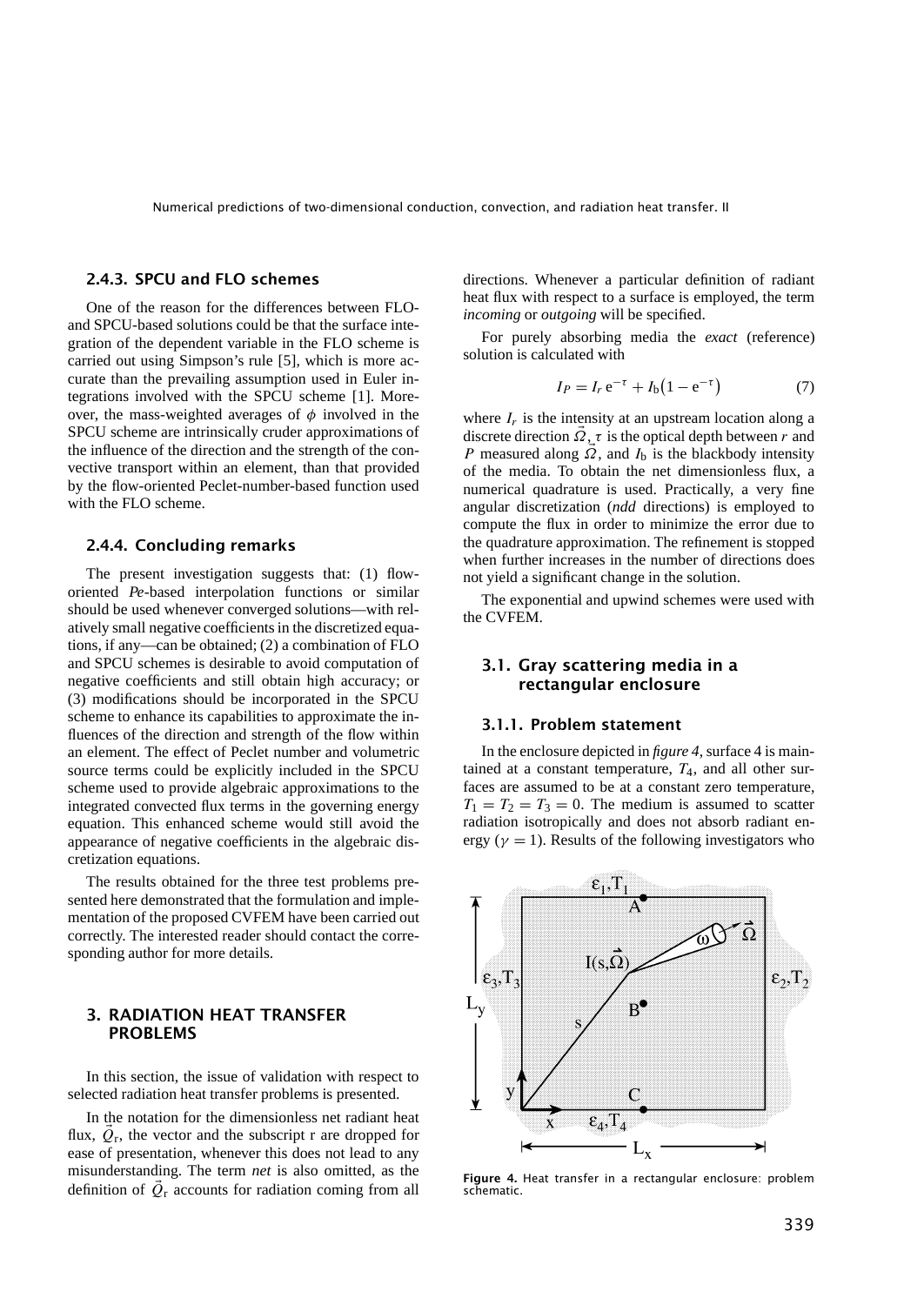studied this problem were considered: Fiveland [8], Truelove [9], Modest [10], and Crosbie and Schrenker [11]. Their numerical solutions are used as references to check those obtained with the proposed CVFEM using the exponential and upwind schemes. *T*<sup>4</sup> is used as a reference temperature to obtain suitable nondimensional quantities. Here,  $Q_{\rm r} = q_{\rm r}/\tilde{\sigma} T_4^4$  permits a direct comparison with the results presented in the above-listed references.

### **3.1.2. Numerical details and results**

The effects of wall emissivities, aspect ratio, and optical thickness on the dimensionless radiant heat flux, *Q*r, at the lower surface (wall 4), were investigated. For the results presented in this section, the spatial grid consisted of 400 uniform rectangular quadrilaterals, each divided into two triangular elements. An equal weight (EW) *S*<sup>4</sup> angular discretization was used.

In *figure 5(a)*, results are presented for square enclosures,  $L_x/L_y = 1$ , with unit optical thickness,  $\tau_0 = 1$ , having three different surface emissivities,  $\epsilon$ , namely 1.0, 0.5, and 0.1. *Figure 5(a)* shows that the CVFEM solutions, for both schemes, are in good agreement with the reference solutions, and predictions for a black enclosure are somewhat more accurate than that obtained by Modest (diamonds) with a differential approximation (DA) [10]. As the emissivity decreases, the intensity leaving a boundary becomes increasingly dependent on the incident intensity on this boundary: as a result, the radiant heat flux at the hot wall becomes increasingly uniform and small with decreasing  $\epsilon$ .

The effects of the variation of the enclosure aspect ratio,  $L_x/L_y$ , are presented in *figure* 5(*b*) for  $\tau_0 = 1$  and  $\epsilon = 1$ . Here again, the results indicate that the CVFEM predictions are in good agreement with those of the zonal method (black diamonds) and Crosbie's method (∗). Predictions for high aspect ratios are more accurate than those obtained by Modest [10].

The effect of the variation of the optical thickness, *τ*, is shown in *figure 5(c)* for  $\epsilon = 1$  and  $L_x/L_y = 1$ : the results indicate once more that the proposed CVFEM can successfully predict radiant heat transfer in scattering media having medium ( $\tau = 1$ ) to large ( $\tau = 10$ ) optical thickness, as the predictions are in good agreement with the reference solutions.

CPU time and convergence rates were also investigated. For each scheme, it was found that the number of iterations required to obtain a converged solution increased with  $\tau$ . It took approximately the same number of iterations with both schemes, with a slight advantage for the upwind scheme. However, the CPU time required





(b)



**Figure 5.** Distribution of dimensionless bottom surface radiant heat flux,  $Q_r$ , for scattering nonabsorbing media,  $\gamma = 1$ . (a) Effect of wall emissivity,  $\epsilon$ , with  $L_x/L_y = 1$  and  $\tau_0 = 1$ ; (b) effect of aspect ratio,  $L_x/L_y$ , with  $\epsilon = 1$  and  $\tau_0 = 1$ ; and (c) effect of optical thickness,  $\tau_0$ , with  $L_x/L_y = 1$  and  $\epsilon = 1$ .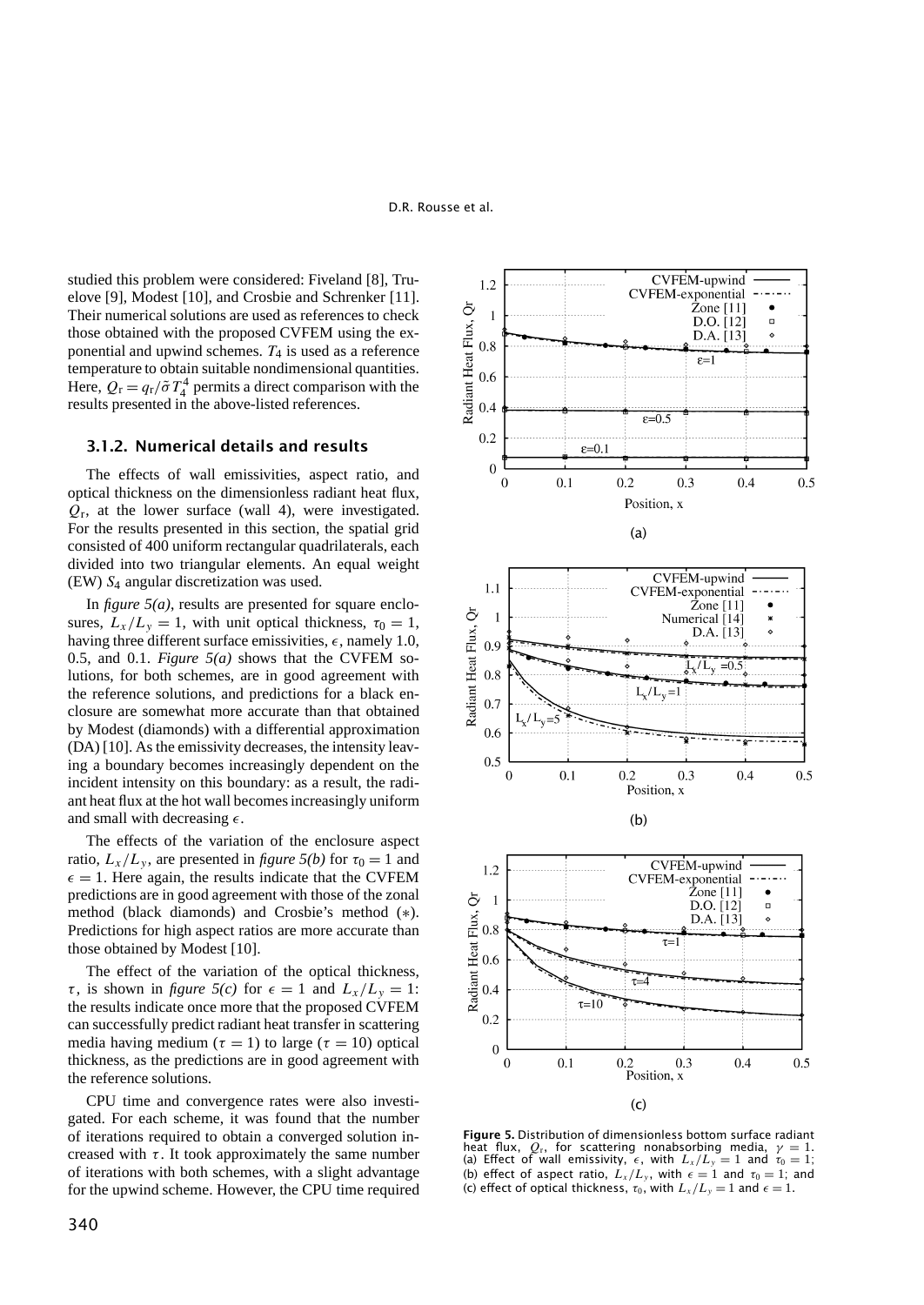TABLE IV Gray scattering media in a rectangular enclosure. Dimensionless radiant heat flux, *Q*r, at the lower surface  $\gamma = 1, \tau = 1, \epsilon = 1$ , and  $L_x/L_y = 1$ .

| Position         |                |                | Exponential scheme |                |        |
|------------------|----------------|----------------|--------------------|----------------|--------|
| $\boldsymbol{x}$ | $11 \times 11$ | $21 \times 21$ | $41 \times 41$     | $81 \times 81$ | $[11]$ |
| 0.0              | 0.8781         | 0.8824         | 0.8854             | 0.8872         | 0.8932 |
| 0.1              | 0.8262         | 0.8255         | 0.8244             | 0.8236         | 0.8273 |
| 0.2              | 0.7938         | 0.7920         | 0.7896             | 0.7888         | 0.7957 |
| 0.3              | 0.7741         | 0.7715         | 0.7688             | 0.7676         | 0.7773 |
| 0.4              | 0.7636         | 0.7604         | 0.7576             | 0.7564         | 0.7671 |
| 0.5              | 0.7608         | 0.7570         | 0.7540             | 0.7532         | 0.7636 |
| Position         |                |                | Upwind scheme      |                |        |
| $\boldsymbol{x}$ | $11 \times 11$ | $21 \times 21$ | $41 \times 41$     | $81 \times 81$ | $[11]$ |
| 0.0              | 0.8890         | 0.8886         | 0.8887             | 0.8890         | 0.8932 |
| 0.1              | 0.8266         | 0.8259         | 0.8252             | 0.8246         | 0.8273 |
| 0.2              | 0.7944         | 0.7934         | 0.7924             | 0.7920         | 0.7957 |
| 0.3              | 0.7759         | 0.7756         | 0.7748             | 0.7746         | 0.7773 |
| 0.4              | 0.7664         | 0.7655         | 0.7648             | 0.7644         | 0.7671 |
| 0.5              | 0.7626         | 0.7604         | 0.7590             | 0.7584         | 0.7636 |
|                  |                |                |                    |                |        |

per iteration for the upwind scheme was about 50 % of that of the exponential scheme. This is significant as the accuracy of both schemes is comparable.

*Table IV* indicates the numerical values of the dimensionless radiant heat flux on the lower surface for a unit optical thickness, unit aspect ratio, and black boundaries. The exact solution obtained by Crosbie and Schrenker [11] is also indicated for comparison. The spatial discretization specifications indicate the number of nodes along the *x* and *y* axes. When the incident radiant energy is considered, both schemes eventually yield the same solution with grid refinement. They both give about 0.5 % error, which is due to the EW*S*<sup>4</sup> angular discretization. For a given level of accuracy, the exponential scheme may require less nodes but about twice as much CPU time.

### **3.2. Gray absorbing media in a rectangular enclosure**

#### **3.2.1. Problem statement**

In this test case, the proposed CVFEM is applied to a cold  $(T_1 = T_2 = T_3 = T_4 = T_w = 0)$  square enclosure filled with an absorbing medium ( $\gamma = 0$ ) at constant temperature *T*m. Here, the dimensionless radiant heat flux, *Q*r, at any surface (because of symmetry) in *figure 4* is set equal to  $q_{\rm r}/(\tilde{\sigma} T_{\rm m}^4)$ .



**Figure 6.** Distribution of dimensionless surface radiant heat flux, *Q*r, for nonscattering absorbing media, *γ* = 0. Effect of **optical thickness,** *τ***, with**  $\epsilon = 1$ **, and**  $\bar{L}_x/L_y = 1$ **.** 

### **3.2.2. Numerical details and results**

*Figure 6* illustrates the effect of the medium optical thickness,  $\tau$ , on  $Q_r$ , for a square  $(L_x/L_y = 1)$  black walled  $(\epsilon = 1)$  enclosure. Results are presented for three different optical thicknesses, namely, 10.0, 1.0, and 0.1. Other tests were carried out but are not presented. *Figure 6* shows that the CVFEM solutions, with a EW*S*<sup>4</sup> discretization, are in good agreement with the exact numerical solutions, equation (7), for the upwind and exponential schemes. As  $\tau$  increases, the intensity at any particular point becomes increasingly dependent on its immediate surroundings. For a boundary point *P*, the incoming intensity is then related to the intensity of a point in the medium very near *P*. As the boundary temperature is zero (zero outgoing radiant heat flux) and the medium temperature is  $T_m$ , for  $\tau = 10$ ,  $Q_r$ is approximately unity. To capture the discontinuity of temperature at the boundary, mesh enrichment is needed in the vicinity of the walls. Otherwise, the CVFEM cannot accurately predict radiant heat fluxes at the walls, showing a 20 % error for  $\tau = 10$ .

### **3.3. Gray absorbing media in a trapezoidal enclosure**

### **3.3.1. Problem statement**

This test case involves the irregular quadrilateral enclosure depicted in *figure 7*. The enclosure is assumed to be filled with an absorbing but nonscattering medium  $(\gamma = 0)$  at constant temperature  $T_{\text{m}}$ , and the walls are assumed to be black and held at a constant zero temperature  $(T_1 = T_2 = T_3 = T_4 = T_w = 0)$ . A FVM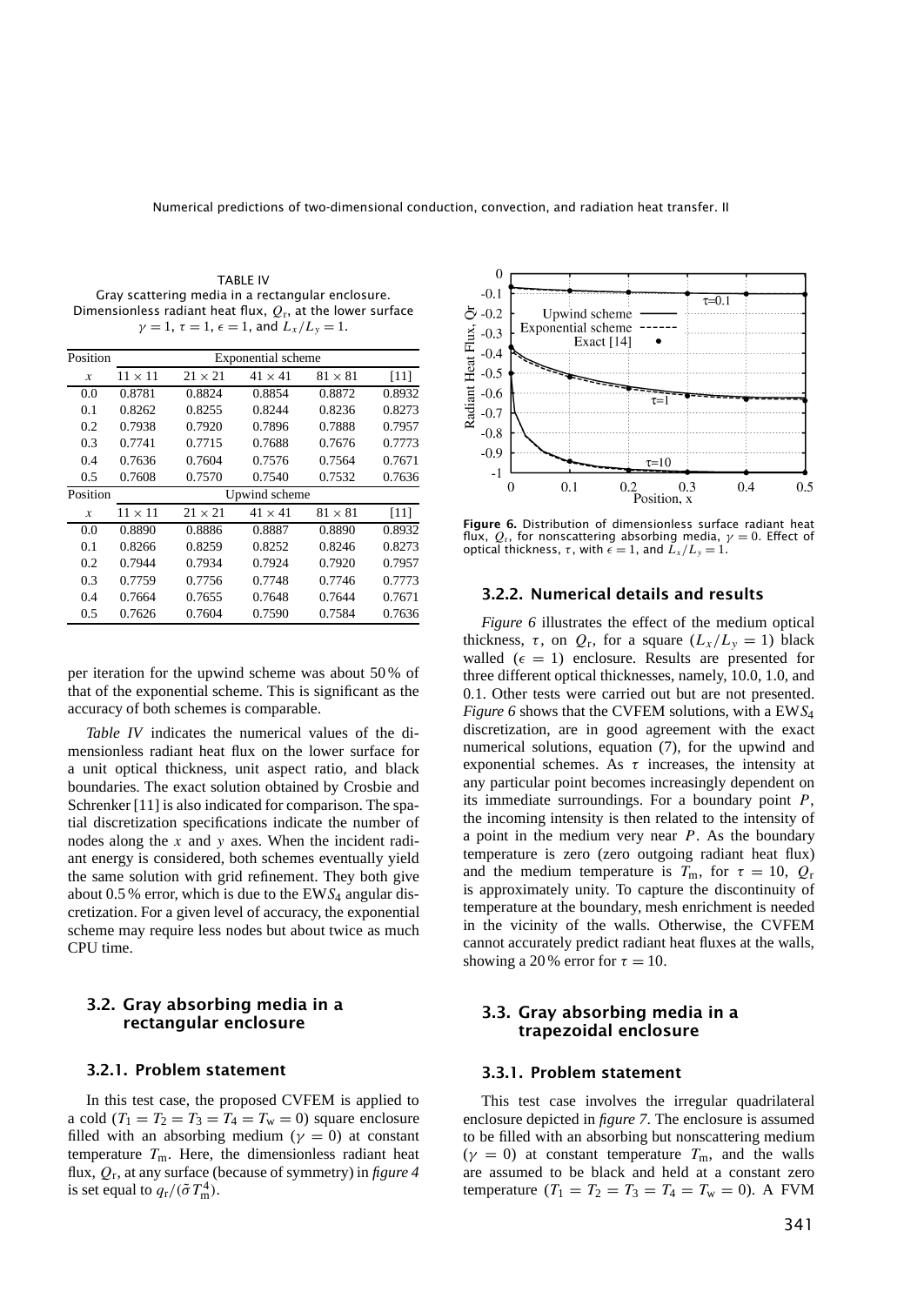

**Figure 7.** Gray media in a trapezoidal enclosure: problem schematic.

solution for this problem has been proposed by Chui [12]. Since then, the problem has also been used by Chui and Raithby [13].

### **3.3.2. Numerical details and results**

*Figure 8* illustrates the effect of the optical thickness of the medium,  $\tau$ , on the values of the dimensionless radiant heat flux,  $Q_{\rm r} = q_{\rm r}/(4\tilde{\sigma} T_{\rm m}^4)$ , at the top wall. Here, a positive  $Q_r$  indicates a flux that leaves the enclosure. At the implementation level, the  $(x, y)$  coordinates of the four corners in the enclosure were: (0*.*00*,* 0*.*90), (0*.*36*,* 1*.*99), (2*.*36*,* 1*.*99), and (3*.*03*,* 0*.*00). A 41 × 41 spatial grid was required to match the exact solution faithfully. The azimuthal angular grid  $(16 \times 4)$  was adjusted to make the projections of the edges of the solid angles match the orientations of the walls. That is to say the value of the azimuthal angle,  $\phi$ , is first selected, then the values of  $\theta$  are defined accordingly. In order to match the edges of the solid angles with the irregular quadrilateral domain boundaries, the azimuthal angular grid had to have a minimum of eight (8) solid angles in the  $\phi$  (azimuthal) direction to span  $2\pi$  in the  $(x, y)$  plane. For this type of geometry, the advantage of the analytical integration of  $\Omega \cdot \vec{n}$  over solid angles is clear. There is no need to compute the half range first moment and to select discrete directions associated with the solid angles.

The strict respect of the half range first moment is not critical for this particular problem because as long as all boundaries are black, the discrete representation of the boundary condition for intensity is independent of the angular discretization ( $I<sub>b</sub> = I<sub>Bb</sub>$ ). However, the halfrange first moment condition needs to be imposed on a



**Figure 8.** Dimensionless radiant heat flux on the top surface for absorbing media bounded by a black trapezoidal enclosure: Effect of optical thickness, *τ* .

boundary upon which the distribution of the radiant heat flux is desired. Indeed, the *incoming* radiant heat flux needs to be evaluated appropriately on this boundary.

CVFEM solutions for the radiant heat flux leaving the enclosure via the top wall, obtained with an angular discretization involving 8 directions, are presented for three different optical thicknesses, namely,  $\tau = 10.0, 1.0$ , and 0.1. *Figure 8* shows that the surface radiant heat fluxes predicted by the proposed CVFEM, with the upwind scheme, are in good agreement with the exact solutions. For thick media, the radiation from distant locations is mostly eliminated before it reaches a particular point: the radiative behavior at any point depends only on its immediate surroundings. This provides the incentive to employ a fine spatial mesh in the corners, as there are important changes in the radiant heat flux in these areas, especially for a thick medium. For the limit of a thin medium,  $\tau = 0.1$ , the surface radiant heat flux depends essentially on surface temperatures. As a result, the radiant heat flux at the top wall decreases with decreasing optical thickness because all surface temperatures are zero.

# **3.4. Gray media in an L-shaped enclosure**

### **3.4.1. Problem statement**

This test case involves the irregular-shaped enclosure shown in *figure 9*. The enclosure is assumed to be filled with an emitting, absorbing, and isotropically scattering medium at constant temperature  $T<sub>m</sub>$ , and the walls are assumed to be black and held at a constant zero temperature  $(T_w = 0)$ , except for the top wall where  $T = T^*$ . This is equivalent to assuming an outgoing radiant heat flux, *Q*in,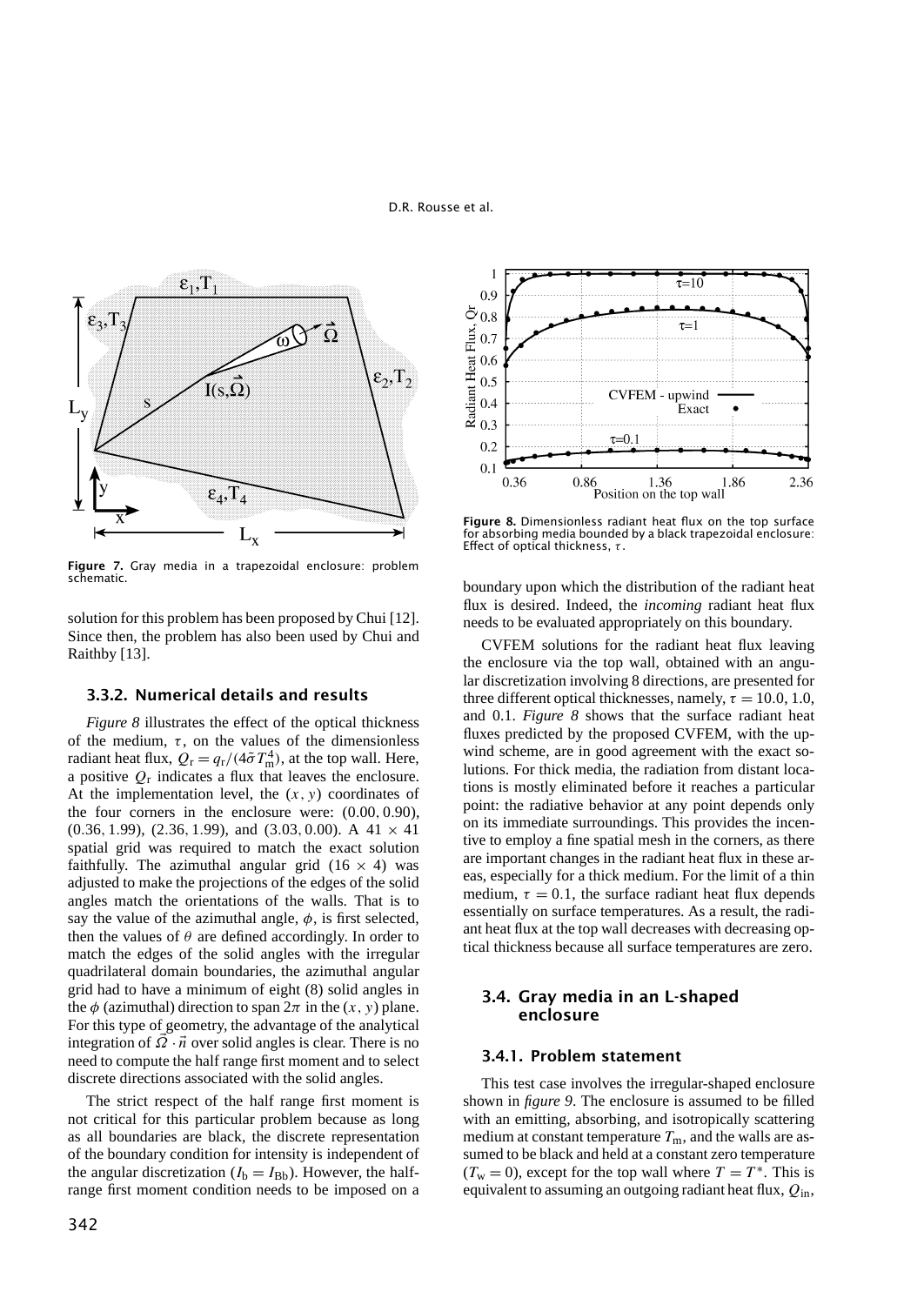

**Figure 9.** Gray media in an L-shaped two-dimensional enclosure: problem schematic.

on the top wall between point *A* and point *E* in *figure 9*. Here, the solutions proposed by Chui [12] using a FVM are used as references. Chai et al. [14, 15] also used this test case to assess their methods.  $Q_{in} = 1$  for purposes of comparison with the solutions proposed in [12].

### **3.4.2. Numerical details and results**

In a preliminary set of simulations, two situations were investigated: (1) the absorption coefficient,  $\kappa =$ 0.01, and the scattering coefficient,  $\sigma = 1.00$ , yielding  $\gamma = 1/1.01$ ; and (2) the case of no scattering,  $\sigma = 0$ , with  $\kappa = 0.01$ . Grid refinement as well as optical thickness effects were investigated. The above-described furnace involves a particularly interesting feature because the non-orthogonal boundaries make a 45◦ angle with the  $(x, y)$  coordinate system shown in *figure 9*. Therefore, it is easy to employ a *boundary matching* angular discretization with at least 2 solid angles per quadrant of the  $(x, y)$  plane.

*Figure 10* illustrates the dimensionless radiant heat flux, *Q*r, at the *left-south* wall, identified by points *A*, *B*, *C*, and *D* in *figure 9*. In *figure 10(a)* the medium both scatters  $\sigma = 1.00$  and absorbs  $\kappa = 0.01$  radiant energy while in *figure 10(b)* the medium absorbs  $\kappa = 0.01$  radiant energy, only. In [12], the investigator employed a relatively coarse  $11 \times 4$  spatial grid and an angular discretization that involved 2 latitudes and 8 longitudes within an octant. For this test case, the first spatial computational domain employed with the proposed method consisted of 52 irregular quadrilaterals, each divided into two triangular elements, and the angular grid was constructed using 16 discrete directions, that is one latitude in the positive *z* direction and 4 discrete solid angles in each quadrant of the  $(x, y)$  plane. A finer grid involving  $33 \times 15$  nodes and 64 directions, distributed on two latitudes, was also



**Figure 10.** Distribution of dimensionless radiant heat flux, *Q*<sub>r</sub>, on the left-south wall *A*-*B*-*C*-*D* for: (a)  $κ = 0.01$ ,  $σ = 1.0$ ;  $(b)$   $\kappa = 0.01, \sigma = 0.0$ .

employed for direct comparison with Rousse [7]. In the notation indicated in the legend of the figures, the discretization is identified with 4 numbers: the first number refers to the number of grid nodes along the left-south wall  $(A - B - C - I - D)$  and right-north wall  $(E - F - G - H)$  of the enclosure depicted in *figure 9*; the second number is the number of grid nodes used on the top wall (*A*-*E*) and right wall  $(H-D)$ ; the third number refers to the number of latitudes employed with the azimuthal angular discretization; and the last number is the number of solidangle projections in each quadrant of the  $(x, y)$  plane.

In *figure 10(a)*, the surface radiant heat flux,  $Q_r$ , along the left-south wall (*A*-*B*-*C*-*I* -*D*) decreases with the distance away from point *A*, measured between *A* and *D*, because radiation is attenuated by absorption and scattering as it travels away from the top (hot) wall. When there is no scattering,  $\gamma = 0$  in *figure 10(b)*, the radiant heat flux impinging on a surface is very sensitive to the orientation of this surface with respect to the source *Q*in (located on the top wall).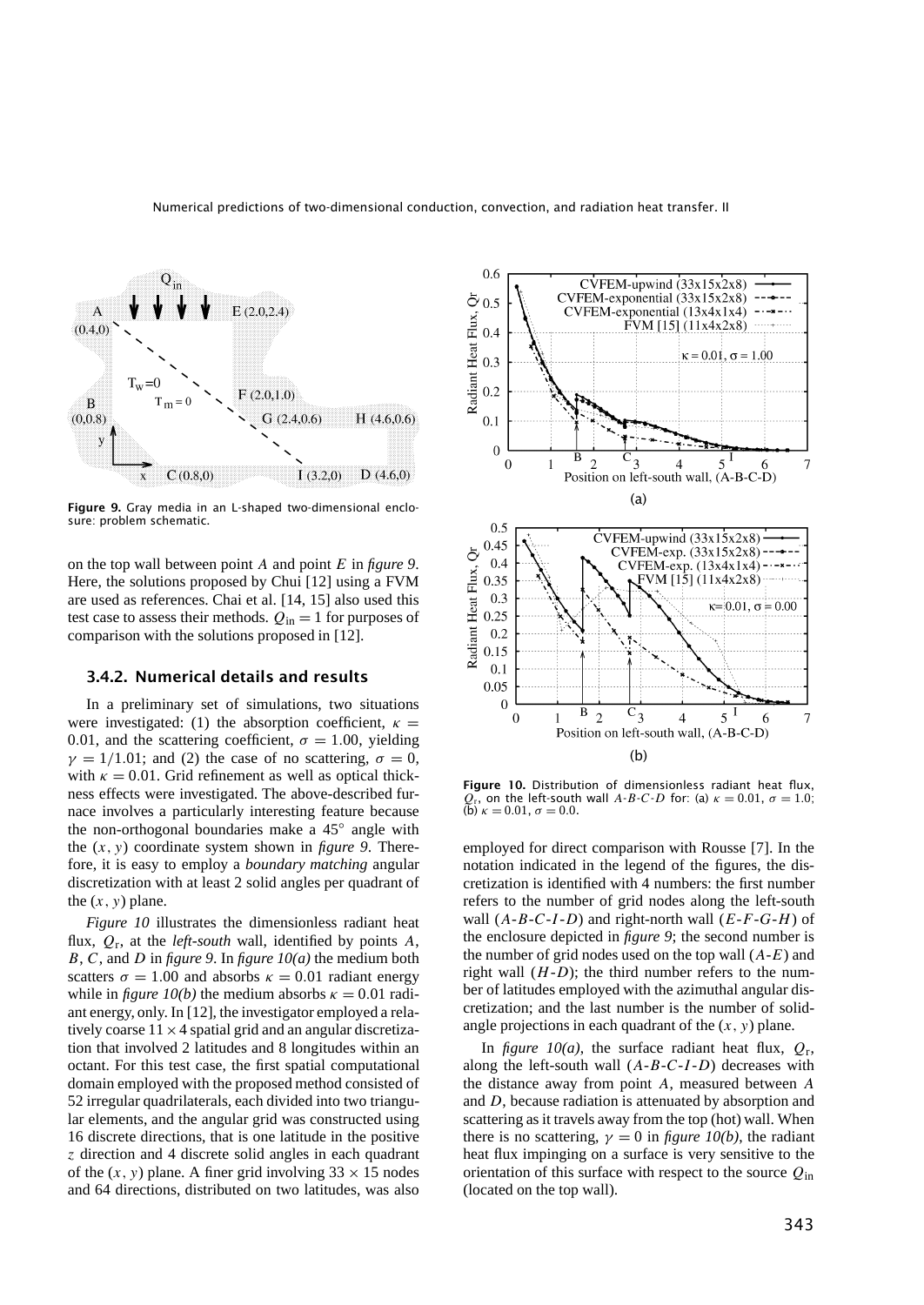In *figure 10(b)* it can be observed that the FVM 11  $\times$  4 fails to predict the two bumps, that correspond to locations *B* and *C*, in the surface radiant heat flux distribution. Chui's solution [12] indicates a plateau, while the  $13 \times 4$  CVFEM solution shows the two peaks at point *B* and *C*. The CVFEM solution for a coarse grid is shown to be somewhat better than its corresponding FVM counterpart. This may be caused by the treatment of the boundary conditions and by the fact that in the CVFEM each quadrilateral is divided into two trianglular elements. This yields a finer discretization and hence a better approximation of the radiative fluxes across control volume surfaces.

The orientation of the wall changes at *B* and *C*, and this makes the left-south wall lie in a more direct line of sight from the source of radiation on the top wall  $(A-E)$ . There should be discontinuities in the  $Q_r$ distribution at *B* and *C* for  $\sigma = 0$ . The tendency is well predicted by the relatively fine grid  $(33 \times 15 \text{ nodes})$ combined with fine angular discretization involving 64 directions (2 latitudes and 8 projections per quadrant). To capture the flux discontinuities, grid points should be inserted close to points *B* and *C*. Beyond point *C*, along *C*-*D*, after the step *B*-*C*, the radiant heat flux is seen to decrease to zero, as some points (beyond point *I* ) do not "see" the radiation source on the top wall *A*-*E*, and because there is no reflection and no emission from the boundaries. When scattering is present, *figure 10(a)*, the changes in the distribution of the radiant heat flux at point *B* and *C* are less pronounced because a direct line of sight to *A*-*E* is less important than in the case of no scattering in *figure 10(b)*. Chui's solution [12] and the coarse CVFEM solution indicate monotonic decrease of the radiant heat flux along the left-south wall, whereas the CVFEM solution obtained with a fine grid, which reproduces the physics more faithfully, shows the expected bumps at point *B* and *C*.

The radiant heat flux at the *right-north* wall (*E*-*F*-*G*-*H* in *figure 9*) was also computed (but not shown here) with more accuracy with the CVFEM than with the FVM of Chui [12]. The effect of angular and spatial discretization refinement and that of optical thickness were also investigated. Interested readers should consult the corresponding author for details.

### **3.5. Gray absorbing media in a curved enclosure**

#### **3.5.1. Problem statement**

In this last test case for pure radiative heat transfer, a quarter of circle—with a rectangular region added on its



**Figure 11.** Gray media in a curved computational enclosure: problem schematic.

top—was used as a test geometry. In *figure 11*, the curved wall is hot,  $T_4 \neq 0$ , and black, while all other walls are cold,  $T_1 = T_2 = T_3 = 0$ . The medium is cold and purely absorbing with  $\kappa = 1$ . The radius of the quarter of circle is equal to the length along the *x*-axis,  $L_x = 1.0$ , and  $L_y = 1.5$ . Chai et al. [14, 15] and Liu et al. [16] used this problem.

#### **3.5.2. Numerical details and results**

A 37  $\times$  37 spatial grid and an azimuthal 20  $\times$  4 grid in the  $\phi$  and  $\theta$  directions were employed with a progressive deployment of the spatial grid: there are more nodes in the immediate vicinity of the walls.

The predictions of the radiant heat flux on the right wall (wall 2) are illustrated in *figure 12*. It is shown that the CVFEM solution, using the upwind scheme, is in good agreement with that proposed by Chai et al. [15].

As the hot wall is curved, it is impossible on this surface to customise the angular discretization to have solid angle edges match the boundaries exactly for each boundary element. If the value of the incoming flux at this surface was the quantity of interest or if the curved wall was reflecting, a special treatment for the boundary conditions would be required. However, as this curved surface is black (no reflection), such a treatment is not necessary here: only the outgoing flux is needed on the curved boundary.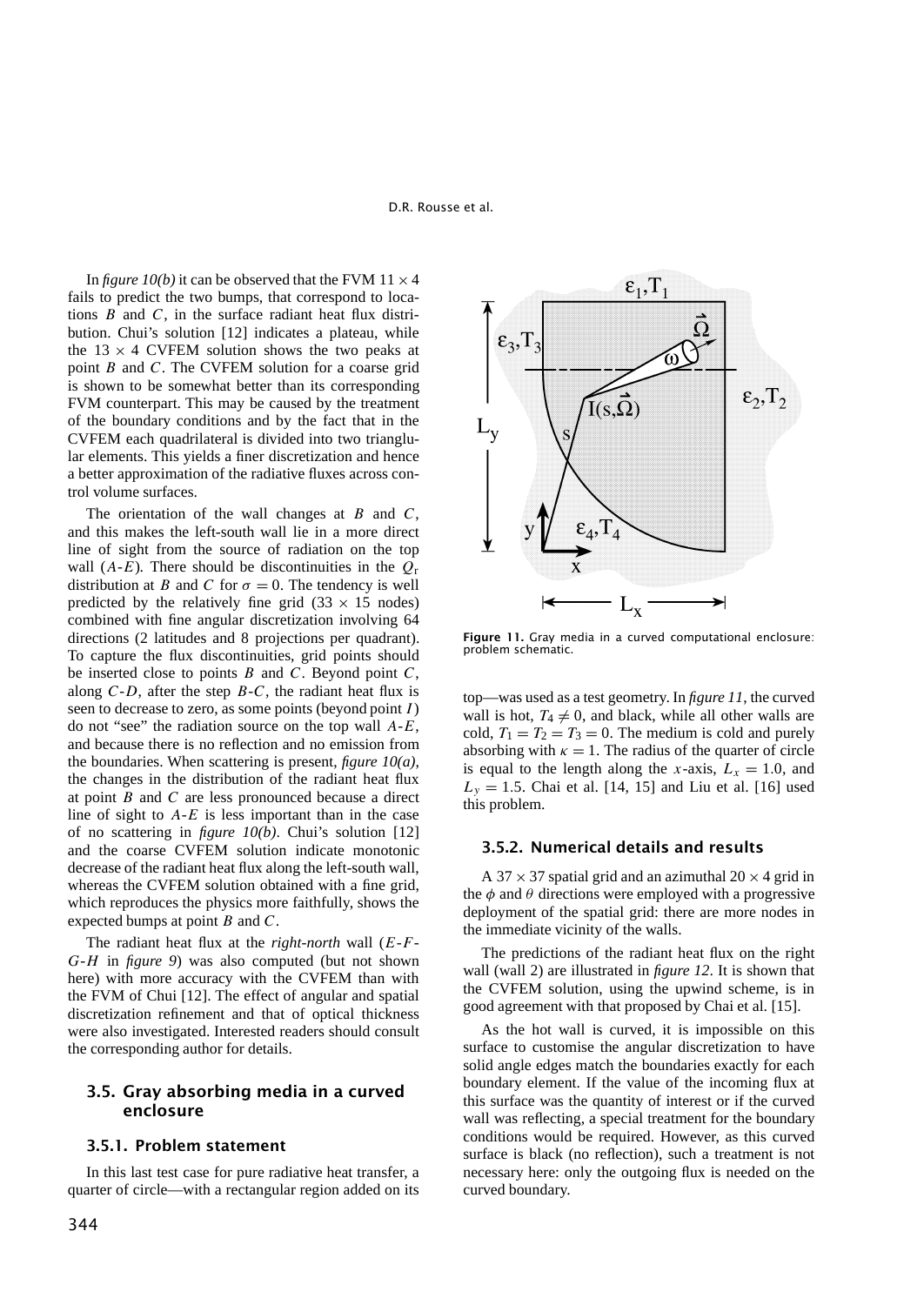

**Figure 12.** Distribution of dimensionless radiant heat flux, *Q*r, on the right surface for absorbing media bounded by a black curved enclosure,  $\beta = 1$ .

### **3.6. Conclusion regarding radiation**

The first two test cases permitted to compare the solution obtained with the CVFEM formulation with those of several investigators. The results indicate that the method was accurately formulated and implemented and that it can handle emission, absorption, and isotropic scattering in rectangular geometries. The third and fourth problems were introduced to show that irregular geometries can be handled with the proposed method. Finally, the fifth test case was proposed to demonstrate that the proposed CVFEM [1] is not restricted to applications with geometries where the angular discretization can be adjusted to make the solid angle edges coincide with the domain boundaries. In many practical situations, such an approach could lead to a high number of solid angles or, in other words, a high number of discrete dependent variables.

As boundaries were black for problem five and because the boundary upon which the flux is provided is straight, there was no need to implement a special treatment for the boundary conditions. However, in a more general case, provision should be made to account for solid angles that straddle boundaries. This particular approach requires care to ensure that the radiant energy is conserved at the gray-diffuse surface boundaries. The strict respect of energy conservation may not be that critical: for a sufficiently refined angular discretization, the very small solid angles straddling boundaries have the dot product of their associated direction with the normal to the boundary very small. This leads to a negligible overall effect. This, and other considerations that pertain to angular discretization in arbitrarily-shaped geometries, will be addressed in a subsequent study.

The upwind scheme is a low-order scheme that allows for a numerical redistribution of radiant energy in directions normal to the direction of propagation. Indeed, the upwind scheme always gave better results when the longest side of the triangular element was nearly aligned with the direction of propagation. For such situations, the prevailing assumption of a nodal intensity at a control volume face (panel) located downstream is more likely to describe the reality than when the panel is not in a direct line of sight from the node. The result is that when the flux and*/*or the incident radiant energy is calculated, there will be directions for which the mesh alignment is favorable and others not. Efforts will now be devoted to account for the direction of propagation at the spatial interpolation level.

Despite its drawbacks, the upwind (also called step) scheme was found to yield accuracy levels that were essentially similar, from an engineering point of view, to those obtained with the exponential scheme. The CPU time ratio for a given problem is also always in favor of the upwind scheme.

Isotropic scattering was considered in the test problems involved in this paper. However, provision has been made to account for anisotropic scattering and the prescription of a suitable phase function is at the discretion of the analyst.

The proposed CVFEM formulation [1] could also be improved by employing an implicit solution procedure building on ideas developed by Chui [12] in the context of pure radiative heat transfer with radiative equilibrium.

# **4. COMBINED MODES HEAT TRANSFER PROBLEMS**

In this section, the solutions are obtained with the SPCU scheme when convection is taken into account and with the upwind and exponential schemes for the calculation of radiation heat transfer [1]. However, as the solutions obtained with the upwind and exponential schemes are very close to each other for all problems involved here, only those produced by using the upwind scheme are presented.

# **4.1. Conduction–radiation in a rectangular enclosure**

#### **4.1.1. Problem statement**

In the enclosure depicted in *figure 4*,  $T_4 = T_w$  and all other surfaces are assumed to be at a constant tem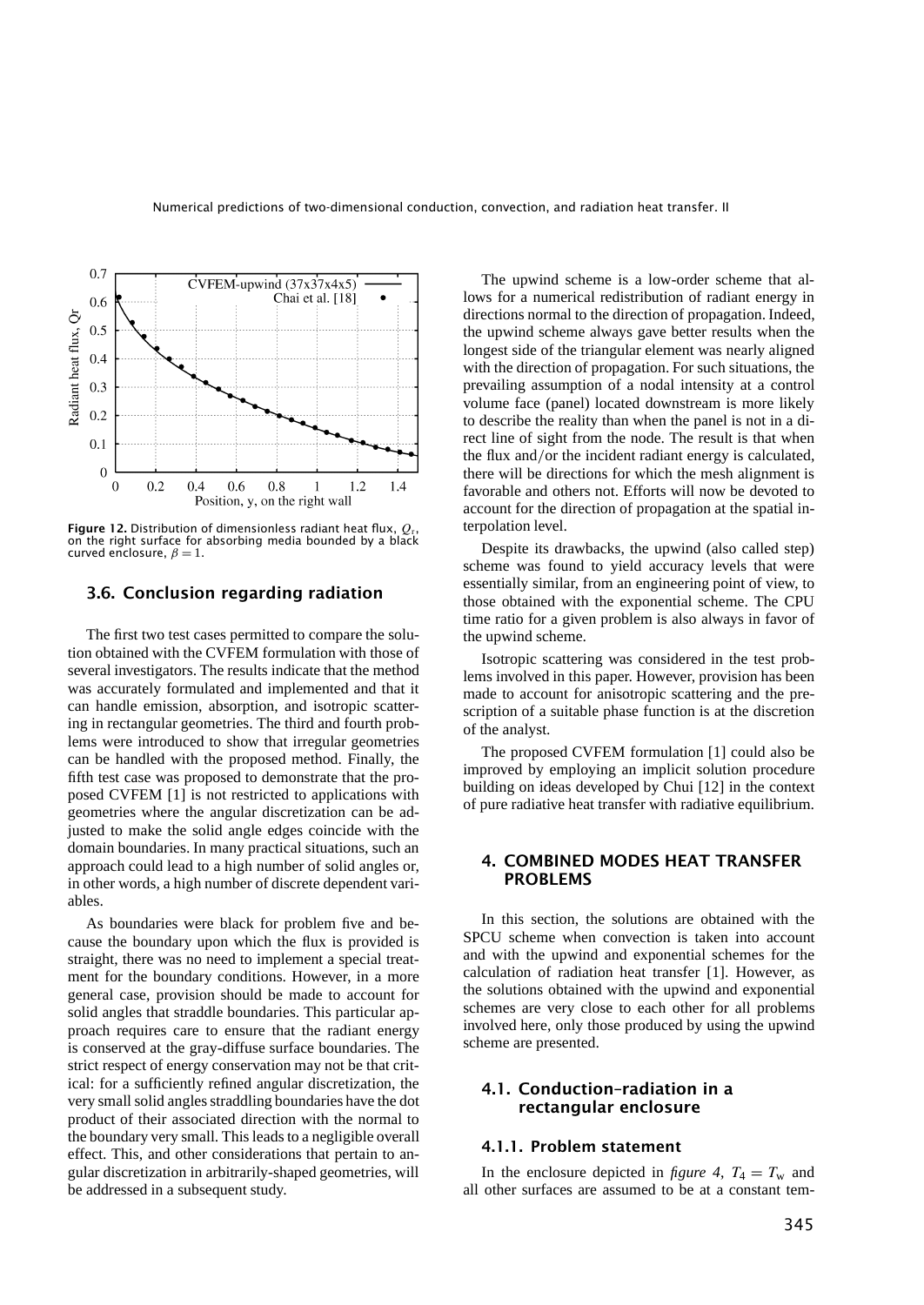perature,  $T = 0.5T_w$ . The lower corners of the enclosure are considered to be at  $T = 0.75T_w$ . The medium is assumed to be continuous, and only conductive and radiative transfer occur in the enclosure. The medium is further assumed to absorb and emit radiation, but not scatter radiant energy,  $\gamma = 0$ . The optical thickness is assumed to be  $\tau_0 = 1.0$ , and  $L_x/L_y = 1$ . In the nondimensional formulation, the side of this square enclosure is of unit length. This problem has been investigated by Razzaque et al. [17]. In that paper, the authors employed the Galerkin finite element method, with isoparametric, biquadratic, quadrilateral elements, and an iterative solution technique.

### **4.1.2. Numerical details and results**

The effects of the conduction to radiation parameter, the Stark number,  $N = \beta k / (4 \tilde{\sigma} T_w^3)$ , on the vertical centerline (line  $A$ - $B$ - $C$  in *figure 4*) temperature,  $T/T_w$ , and on the dimensionless *total* heat flux,  $Q = q/(\tilde{\sigma} T_w^4)$ , at the lower surface, were investigated. The results are presented in *figure 13*. The CVFEM solutions were obtained with a EW*S*<sup>4</sup> angular discretization, combined with a  $41 \times 41$  uniform spatial grid with both the upwind and exponenetial schemes for the calculation of radiation.

In *figure 13(a)*, the distribution of dimensionless temperature,  $T/T_w$ , along the centerline for three different values of *N* is presented. A CVFEM solution is also given for the case of no radiation,  $N = \infty$ . This figure shows that the CVFEM solutions (with the upwind scheme) for the centerline temperature profile are in very good agreement with those presented by Razzaque et al. [17]. When the Stark number is unity, the temperature profile is not greatly affected by radiation when compared to the case of pure conduction. This suggests that the magnitude of the ratio of the radiant heat transfer to the conduction heat transfer should be at least unity to require a radiation heat transfer calculation  $(N < 1)$ . It can be seen that with decreasing *N*, the source term in the energy equation becomes more and more important in the upper region of the domain. In *figure 13(b)*, results are presented for  $0 \le x \le 0.5$ , as the total heat flux distribution is symmetric with respect to point *C* on the bottom wall. The CVFEM predictions for the total heat flux, *Q*, at the bottom wall are also in good agreement with those proposed in [17]. In this figure, the peak near the corner (low *x* position) for  $N = 1$  is due to the fact that lower corner nodes are assigned a lower temperature than the rest of the bottom wall nodes. For this case, the solution is grid sensitive and the comparison remains meaningful as long as general trends are discussed. The sharper curve close to corner for  $N = 1$  may be explained by the



**Figure 13.** Conduction-radiation in a square black  $(\epsilon = 1)$ enclosure with absorbing media,  $\gamma = 0$ , and different values of the Stark number, *N*: (a) centerline temperature distribution; (b) total heat flux, *Q*, on the bottom surface.

coarse discretization and the interpolation function used. Discrete variations imply strong influences on the fisrtorder upwind scheme.

### **4.2. Conduction–convection–radiation in a rectangular enclosure**

#### **4.2.1. Problem statement**

Combined convection–diffusion–radiation is considered in a fully-developed laminar flow within the geometry depicted in *figure 4*. This geometry is considered to be a straight horizontal gray channel  $(L_x > L_y)$  in which the media participate in the radiative heat transfer. The temperature is set to  $T_1 = T_4 = T_w$  on the top and bottom surfaces, and these surfaces are considered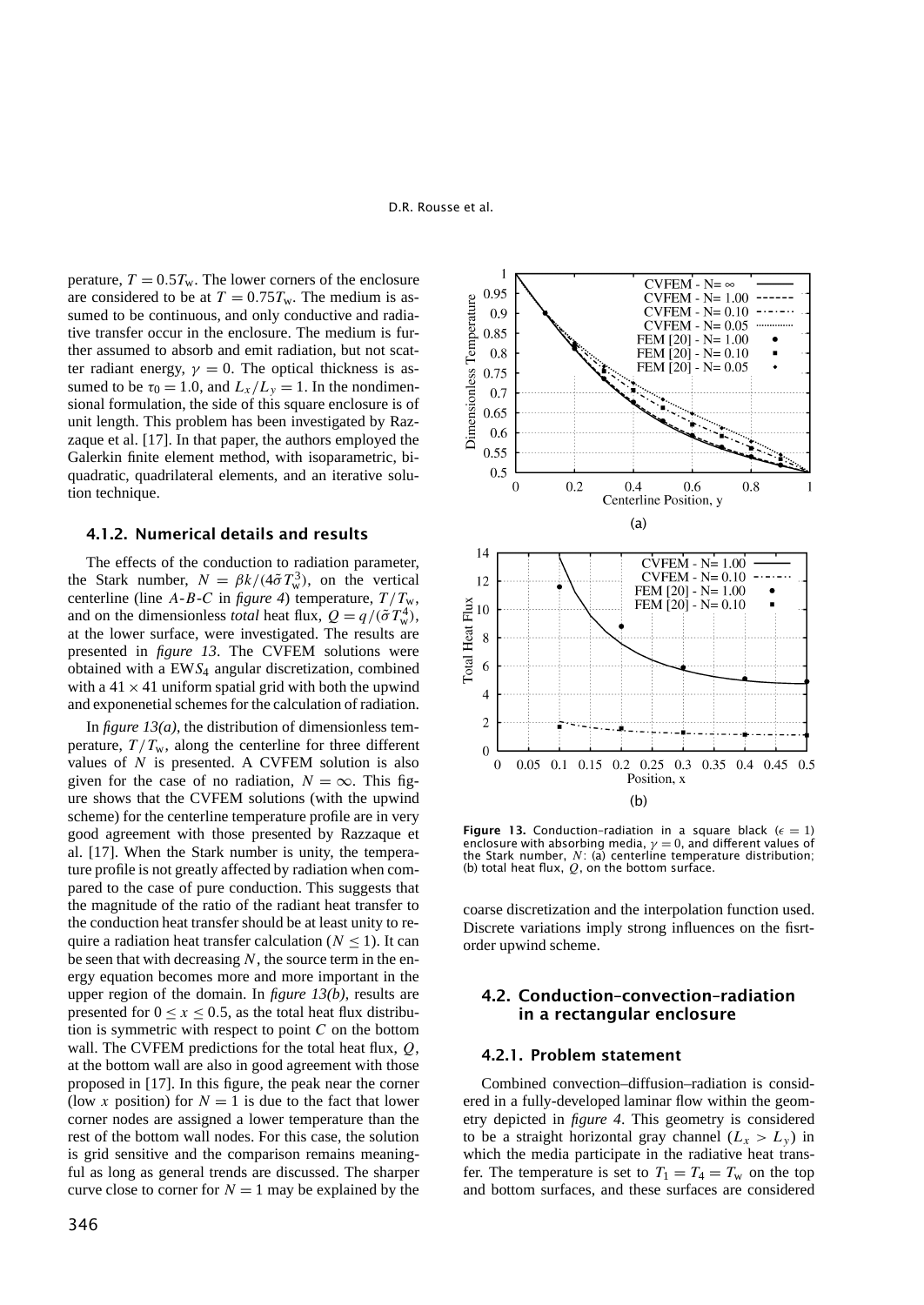to be opaque, parallel to each other, gray-diffuse, and to have constant emissivities,  $\epsilon$ . The inlet and outlet sections of the channel are assumed to be imaginary porous black surfaces, through which the media flow without restrictions. The inlet temperature profile is first assumed to be zero,  $T_3 = 0$ , and the temperature gradient at the outlet surface is set to zero. Fully-developed Poiseuille flow is considered with a velocity given by  $u(x, y) =$  $6\bar{u}[(y/L_y)-(y/L_y)^2]$  where  $L_y$  is the channel width and  $\bar{u}$  the average velocity. For purpose of comparison, attention was focused on a location of the fully-developed heat transfer region where the centerline dimensionless temperature is  $T = 0.5T_w$ . This location is located at a distance  $L_y/2$  in *figure 4*, but not necessarily located at the center of the channel,  $L_x/2$ . The results obtained using the proposed CVFEM [1] are compared with those obtained by Viskanta [18], who considered fully-developed heat transfer in emitting and absorbing media,  $\gamma = 0$ . In [18], the axial temperature gradient, *∂T /∂x* was replaced by

$$
\left(\frac{T_{\rm w}-T}{T_{\rm w}-\overline{T}}\right)\frac{\mathrm{d}\overline{T}}{\mathrm{d}x}
$$

and conduction as well as radiation in the axial direction were neglected.

#### **4.2.2. Numerical details and results**

For this test case, many grid nodes were used along the axial direction to capture the location, in the fullydeveloped heat transfer region, where the centerline temperature is 0*.*5. The number of grid nodes employed in the cross-flow direction was adjusted to obtain triangles with aspect ratios near one. An EW*S*<sup>4</sup> angular discretization was employed. The inlet boundary condition for *T*<sup>3</sup> had to be adjusted, after preliminary tests, so as to obtain fully-developed heat transfer within a reasonable channel length. The results are presented for a relative optical depth measured along segment *A*-*B* in *figure 4*.

The dimensionless temperature profile along a vertical segment *A*-*B*, in *figure 4*, is presented for several values of the conduction–radiation parameter, *N*, in *figure 14(a)*. In this figure, results are presented for a unit optical thickness,  $\tau = \beta L_y = 1$ , in the cross flow direction. The effect of the optical thickness variations on the local radiant heat flux  $\vec{Q}_r$  along *A*-*B* is presented in *figure 14(b)* for  $N = 0.01$ . In this figure, radiant heat flux profiles are shown for  $\tau = 1.0$  and for  $\tau = 0.1$ .

The value of the Nusselt number (7.54 based on  $D<sub>h</sub>$  =  $2L_y$ ) for pure convection–diffusion was first calculated. Then, radiation heat transfer was combined with convection and conduction. As *N* decreases, the temper-



**Figure 14.** Conduction–convection–radiation in a gray channel with absorbing media: (a) effect of Stark number, *N*, on temperature; and (b) effect of optical thickness, *τ*, on the local radiant heat flux.

ature field departs more and more from that of pure convection–diffusion,  $N = \infty$ . In [18], the investigator found that the temperature gradient at the wall decreased with decreasing *N*. But Viskanta [18] stated that this was an error introduced by the approximation embedded within his numerical method. In [18], the author uses a three terms Taylor series expansion (Barbier's method) to evaluate the integral terms of the integro-differential governing equation. The temperature gradient at the wall is then in error. Nevertheless, the shape of the curve is generally adequate [18].

The CVFEM proposes a temperature gradient that is relatively unaffected by the Stark number, *N*. An examination of the results suggests that the proposed twodimensional CVFEM [1] adequately predicts temperature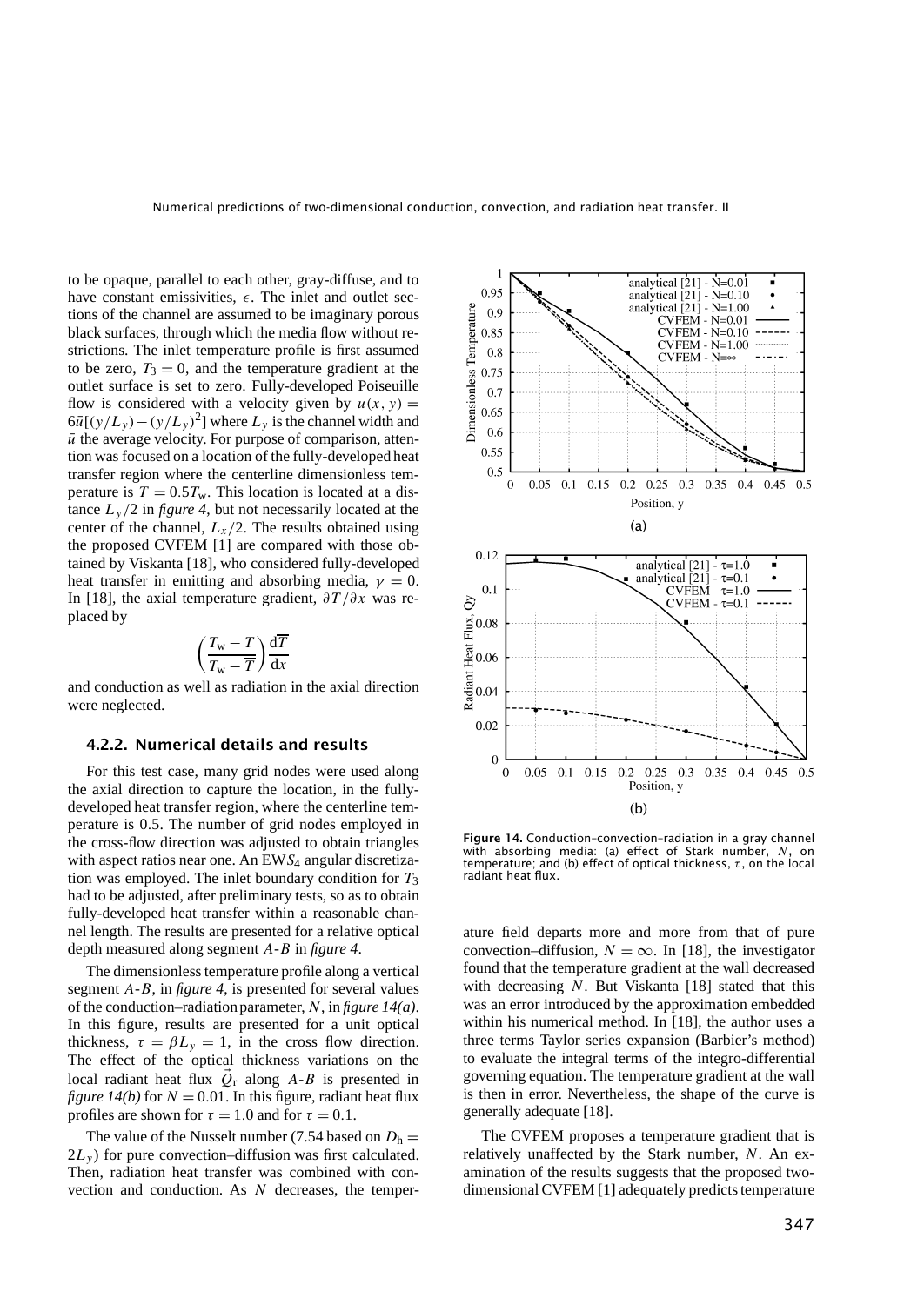

**Figure 15.** Gray media in a divergent channel: problem schematic.

and heat fluxes, when it is applied to this convection– diffusion–radiation problem in a regular geometry.

### **4.3. Conduction–convection–radiation in a divergent channel**

#### **4.3.1. Problem statement**

This last two-dimensional test case involves an irregularly-shaped quadrilateral enclosure having the shape of a divergent channel. This geometry is depicted in *figure 15*. The top and bottom walls of this channel are maintained at uniform temperature  $T_1$  and  $T_2$ , respectively. These two infinitely wide black plates, with an angle  $\delta = 15^\circ$ , are separated by a distance  $D_0$  at the channel exit. It is assumed that the velocity profile down the channel is fully developed, laminar flow, given by

$$
u(x, y) = \frac{3}{2} \bar{u}_x \left[ 1 - 4 \left( \frac{y}{D_x} \right)^2 \right]
$$

where  $\bar{u}_x = (D_0/D_x)\bar{u}_L$ ,  $\bar{u}_L$  is the average outlet velocity, and  $D_x$  is the channel width at x. The inlet and outlet sections of the divergent channel are assumed to be imaginary porous black surfaces, through which the media flow without restrictions. There is no heat generation,  $Q^{\prime\prime\prime} = 0$ , in the calculation domain, and the normal temperature gradients at the entrance and exit boundaries are set equal to zero. The media flowing along the channel are assumed to emit, absorb, and isotropically scatter radiant energy.

This problem was suggested by Chung and Kim [19] in a paper in which the authors used the Galerkin Finite Element Method (FEM) with a total of 72 linear two-dimensional isoparametric elements with 91 nodes. Although the overall mass conservation is preserved using the proposed *u*-velocity profile, continuity requirements are not satisfied everywhere in the domain. In [19],

348

the authors did not specify any velocity profile in the *y*direction, while in this work it is assumed that the crosssection velocity profile is given by

$$
v(x, y) = \frac{3}{2} \bar{u}_x \left\{ \left[ 1 - 4 \left( \frac{y}{D_x} \right)^2 \right] \frac{y}{D_x} \frac{dD_x}{dx} \right\}
$$
 where
$$
\frac{dD_x}{dx} = \frac{4}{5} \frac{D_L}{L}
$$

The oulet mean velocity,  $\bar{u}_L$ , and the outlet channel width,  $D_L$ , are used as reference velocity and length, respectively, in the specification of the velocity profiles.  $T_4$  is assumed to be the reference temperature and  $T_1 =$ *T*4*/*5.

### **4.3.2. Numerical details and results**

72 quadrilaterals each divided into two triangular elements were first used, that is 13 grid nodes along the axial direction and 7 grid nodes in the cross-flow direction. This relatively coarse grid was employed to permit a more interesting comparison with the results presented in [19]. It was also found to yield sufficient accuracy except in the entrance region, when compared with a finer grid (results not shown). The SPCU scheme was used in the approximation of the convective flux, and inflow and outflow boundary conditions were imposed at the inlet and outlet, respectively. As the velocity profiles are expressed as functions of *x* and *y*, the evaluation of the mass flux at the control-volume faces (panels) was carried out with a second order accurate Simpson's rule integration. An azimuthal angular discretization about the *z*-axis was used with a single *ξ* latitude, and 12 solid angles, having  $7.5^\circ$  projections in the  $(x, y)$  plane, per octant. With reference to *figure 15*, the results are presented in terms of the dimensionless temperature along the centerline axial section, *A*-*B*, and the middle cross-section, *C*-*D*. Investigations were carried out for selected values of the Stark number, *N*, optical thickness, *τ* , Peclet number, *Pe*, and scattering albedo, *γ* . The Prandtl number, *Pr*, was one for all simulations. Results for the upwind scheme used in the interpolation for the radiative flux are reported.

In *figures 16* and *17*, results are presented for several Peclet numbers,  $Pe = \rho c_p \bar{u}_L L/k$ , a unit optical thickness,  $\tau = \beta L = 1$ , and for a Stark number  $N =$  $k\beta/(4\tilde{\sigma}T_2^3) = 0.001.$ 

*Figure 16* presents results for a purely scattering medium,  $\gamma = 1$ . In this case, as the divergence of the radiative flux vector is zero, the source term in the energy equation is zero and the solution is that for pure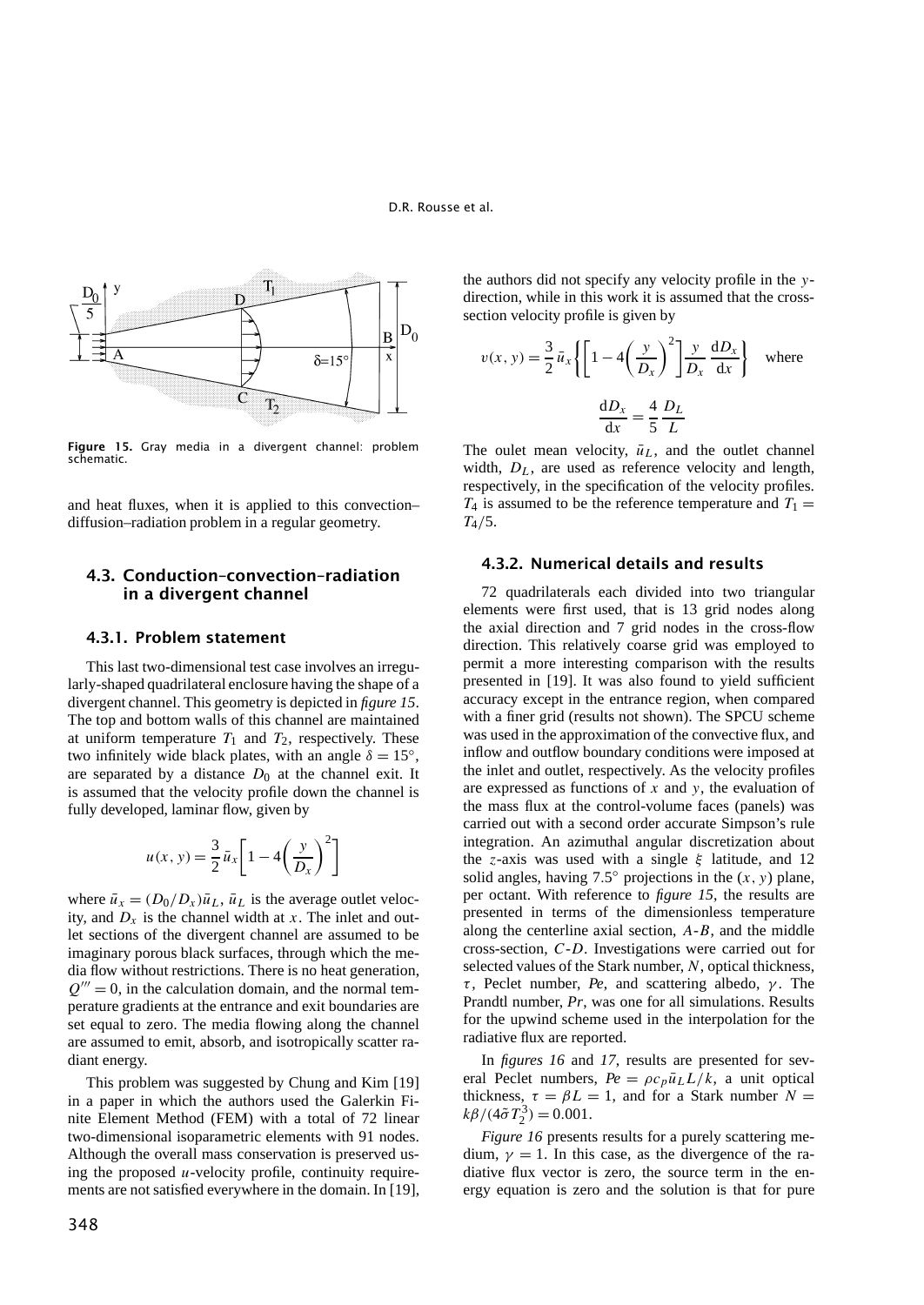

**Figure 16.** Conduction–convection–radiation in a divergent channel. Effect of Peclet number, *Pe*, on: (a) centerline temperature; (b) cross-flow temperature at  $x = L_x/2$ .  $\gamma = 1$ ,  $\tau = 1$ ,  $N = 0.001$ .

convection–diffusion. Hence, the temperature profile at the axial section,  $A - B$ , is not affected by the variations of the optical thickness, *τ* , the Stark number, *N*, and the Peclet number, *Pe*: a straight line is shown in *figure 16(a)*. However, in *figure 16(b)*, it will be noticed that as convection increases with respect to conduction, the heat transfer at the boundaries also increases: the CVFEM solution for the cross-section *C*-*D* indicates strong temperature gradients in the vicinity of the walls for high *Pe*. It is surprising to see that Chung and Kim [19] observed the inverse phenomenon for a purely scattering medium.

*Figure 17* shows results for a purely absorbing medium,  $\gamma = 0$ . In this case, the divergence of the radiative flux at a point,  $\vec{\nabla} \cdot \vec{Q}_r$ , is negative except at the hot boundary. As a result, a positive source term is present in the energy equation and the temperature profile is raised



**Figure 17.** Conduction–convection–radiation in a divergent channel. Effect of Peclet number, *Pe*, on: (a) centerline temperature; (b) cross-flow temperature at  $x = L/2$ .  $\gamma = 0$ ,  $\tau = 1$ ,  $N = 0.001$ .

above that obtained for a purely scattering medium. The CVFEM solutions for the axial temperature profile at *A*-*B* are not very dependent on the Peclet number until *Pe* = 1 000 (see *figure 17(a)*). For *Pe* < 1 000, the dimensionless temperature  $T/T_4$  reaches about 0.8 very rapidly for  $\tau = 1$ . When  $Pe = 1000$ ,  $N = 0.001$ , and  $\tau = 1$ ; the Boltzmann number, *Bo*, is unity: thus, convection becomes as important as radiation and the effect of the source term in the energy equation becomes relatively less important than for *Pe <* 1 000. As a result, the axial temperature profiles obtained for  $Pe \ge 1000$ tend to approach that of a purely scattering medium because convection dominates radiation for such values of *Pe*. For  $Pe = 1000$ , Chung and Kim [19], obtained temperatures—in the vicinity of the channel inlet—that are below 0.6, as if there were a heat sink due to radiation in this area.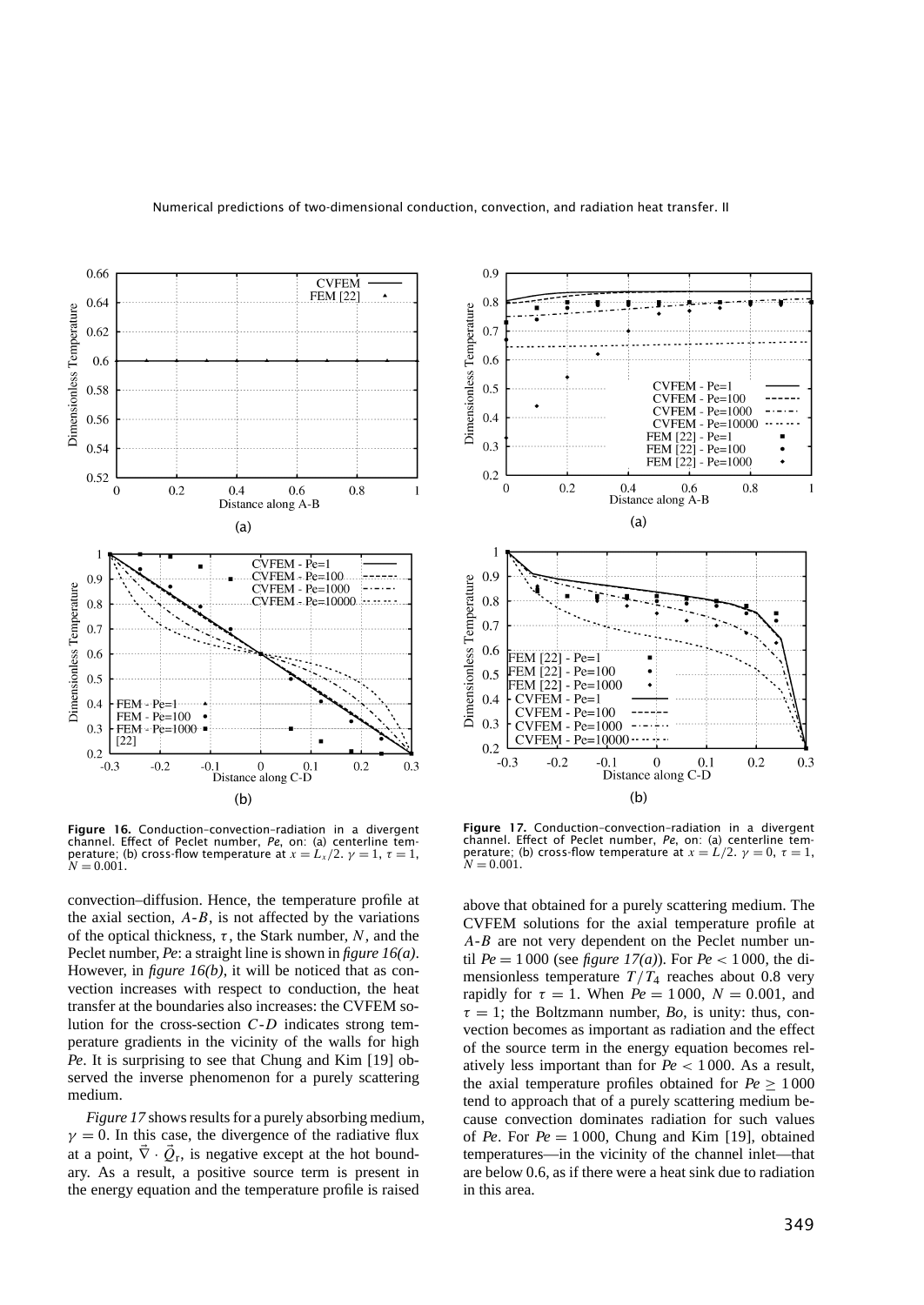

**Figure 18.** Conduction–convection–radiation in a divergent channel. Effect of scattering albedo, γ, on: (a) centerline temperature; (b) cross-flow temperature at  $x = L/2$ .  $Pe = 100$ ,  $\tau = 1, N = 0.001.$ 

If attention is directed towards the results presented for the middle cross-section *C*-*D* in *figure 17(b)*, it can be observed that the source term due to absorption raises the temperature profile above what was obtained for a scattering medium for the whole range of Peclet numbers investigated. Since radiation is 1 000 times more important than conduction,  $N = 0.001$ , the effect of the source term in the energy equation is more important for small *Pe*.

The effect of the scattering albedo variations is presented in *figure 18* for  $\tau = 1$ ,  $Pe = 100$ , and  $N = 0.001$ . As the albedo increases for a constant  $\tau$ , there is more and more scattering and proportionally less absorption. This causes the curves presented in *figure 18(a)* to approach the straight line  $T/T_4 = 0.6$  as  $\gamma$  augments. Since  $Bo = PeN/\tau = 0.1$ , the influence of radiation with respect to that of convection is still 10 times more impor-



**Figure 19.** Conduction–convection–radiation in a divergent channel. Effect of Stark number, *N*, on: (a) centerline temperature; (b) cross-flow temperature at  $x = L/2$ .  $\gamma = 0$ ,  $\tau = 1$ ,  $Pe = 100$ .

tant. This is one of the reasons why the curve for  $\gamma = 0.5$ is closer to that of  $\gamma = 0$  than that of  $\gamma = 1$ . In fig*ure*  $18(b)$ *,* it is shown that as the albedo increases, the curves naturally approach that of  $\gamma = 1$ .

In *figure 19*, the dimensionless centerline temperature and dimensionless cross-flow temperature at  $x = L_x/2$ are presented for several values of *N*. Results are presented for an absorbing medium,  $\gamma = 0$ , with  $\tau = 1$  and  $Pe = 100$ . It is shown that, as the importance of conduction over radiation increases for a fixed Peclet number, the centerline temperature profile along *A*-*B* approaches the purely scattering medium solution: that is  $T/T_2 = 0.6$ . When conduction dominates,  $N > 1$ , the source term in the energy equation has little effect because the Boltzmann number, *Bo*, becomes large. The solution for the midsection temperature profile clearly in-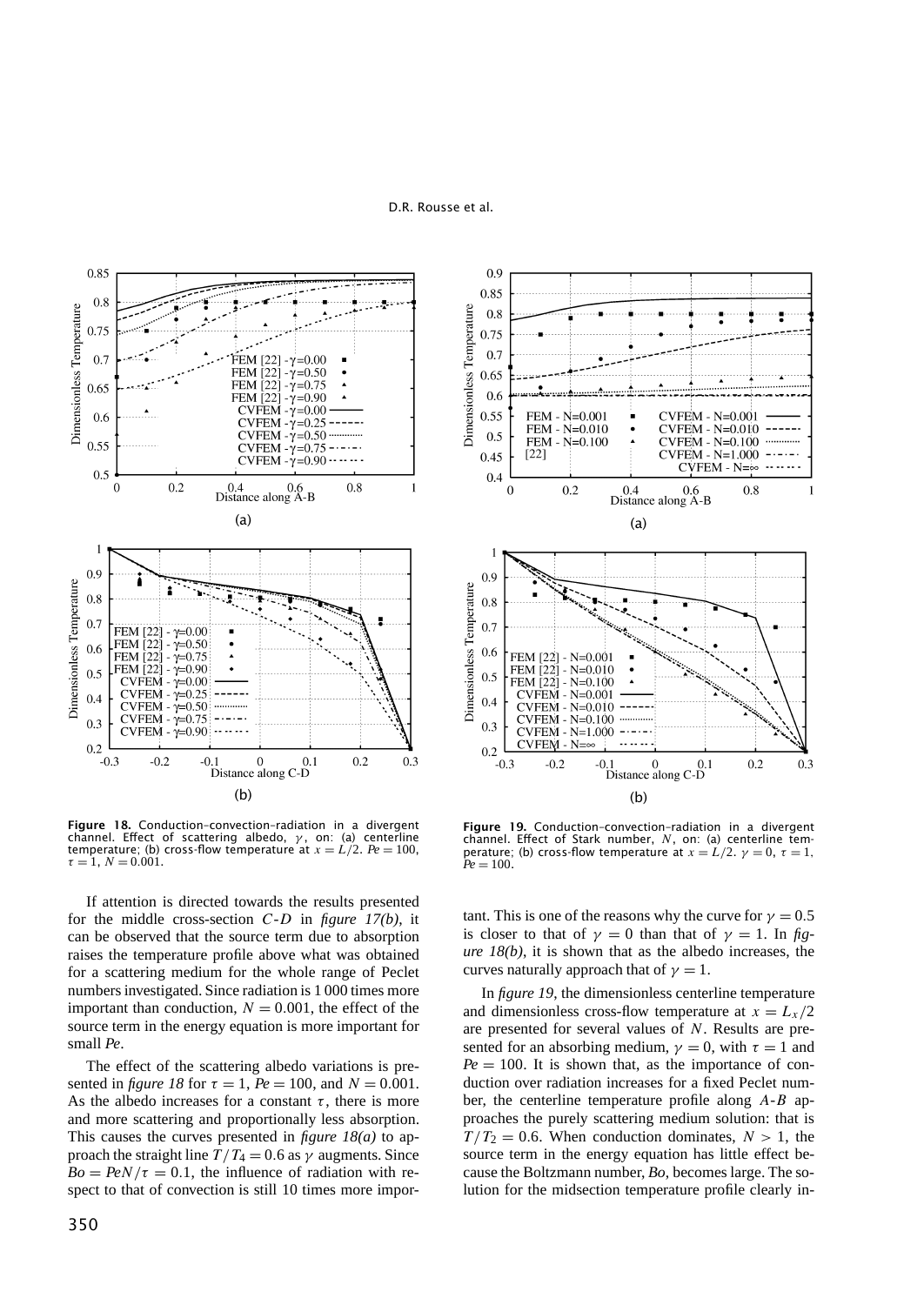| Pe      |       | Cond. Conv. |       | Cond. Conv. Rad. |  |  |
|---------|-------|-------------|-------|------------------|--|--|
|         | Iter. | Time(s)     | Iter. | Time(s)          |  |  |
|         |       | 0.20        | 30    | 11.32            |  |  |
| 100     |       | 0.33        | 26    | 10.85            |  |  |
| 1 0 0 0 |       | 0.58        | 15    | 8.99             |  |  |
| 10000   |       | 1.66        |       | 5.83             |  |  |

TABLE V Combined-modes of transfer in a divergent channel. Number of iterations and CPU time.

dicates that when  $N \to \infty$ , the curve is nearly the one that is obtained in the case of pure convection–diffusion. When *N* is smaller, the energy absorbed by the media in the vicinity of the cold wall causes the temperature to increase along the axis.

When combined modes of heat transfer are simultaneously treated, CPU time and convergence rates become preponderant concerns. *Table V* indicates the number of iterations for the energy equation and CPU time needed to obtain a convergent solution for the case of conduction and convection only, and combined conduction, convection, and radiation. Similar discretizations for a purely absorbing medium of unit optical thickness and  $N = 0.001$  were used. With  $Pe = 1$ , there is 1 000 times more heat transfer due to radiation than to convection and conduction. This explains why 30 iterations were needed for convergence of the algorithm: the source term in the energy equation was very large. As *Pe* augments, the relative importance of the divergence of the radiative flux (the source term) in the energy equation diminishes as well as the number of iterations needed for convergence. The CPU time ratio with and without radiation changes from 56 to 8 for  $Pe = 1$  to  $Pe = 10000$ , respectively.

# **4.4. Conclusions regarding combined modes of heat transfer**

The first problem permitted us to verify that the algorithms developed for conduction heat transfer and radiation heat transfer were compatible and that the same solver could indeed be used to solve for both phenomena.

The second problem was used to include the effects of convection in conjunction with radiation and conduction. Results provided confidence in both the formulation and implementation of the proposed method. The major conclusion that can be drawn from this second test problem is that radiation heat transfer has to be about 100 times more important than conduction heat transfer,  $N =$ 

0*.*01, to introduce significant changes in the temperature distribution for a unit optical thickness,  $\tau_0 = 1$ .

The conclusions that can be drawn from the last test problem are that: (1) radiation heat transfer calculations can be carried out in a geometry that has boundaries unaligned with the axis of an orthogonal coordinate system; (2) radiation heat transfer has to be much more important than conduction and convection heat transfer (small *Bo*) to introduce significant changes in the temperature distribution for a unit optical thickness,  $\tau_0 = 1$ ; (3) care must be provided to prescribe a flow field that satisfies continuity requirements everywhere in the calculation domain when the flow field is not calculated; (4) the convergence rate is slow for small values of the Stark number, as a small *N* implies a relatively important source term in the discretized energy equation.

It should be mentioned that when  $\vec{\nabla} \cdot \vec{Q}_r$  is incorporated as a constant volumetric source term,  $S_C$ , in the  $A^*_P$ coefficient of the algebraic discretized energy equation, it can lead to very slow convergence of the iterative solution procedure, especially in radiation dominated situations. The solution may even diverge if  $\tau_0 > 1$  and  $N < 0.1$ . To ensure convergence, it was found necessary to linearize appropriately the source term  $\vec{\nabla} \cdot \vec{Q}_r$ , and identify suitable  $S_{\rm C}$  and  $S_{\rm P}$  terms [4].

### **5. CONCLUSION**

### **5.1. Contributions**

In this paper, the capabilities of the CVFEMs proposed in [1] have been demonstrated by applying them to eleven test problems. Analytical closed-form solutions or independent numerical investigations available in the literature have been used to check the results produced by the CVFEM. These comparisons indicate that the CVFEM proposed by Rousse [1] can successfully solve combined-mode heat transfer problems in irregularly-shaped two-dimensional geometries filled with gray emitting, absorbing, and isotropically scattering media. Although this paper presents results limited to two-dimensional enclosures, the method used can be applied to three-dimensional geometries using tetrahedral elements.

### **5.2. Key features**

Globally: (1) the solutions for combined-modes problems were found to be in good agreement with the few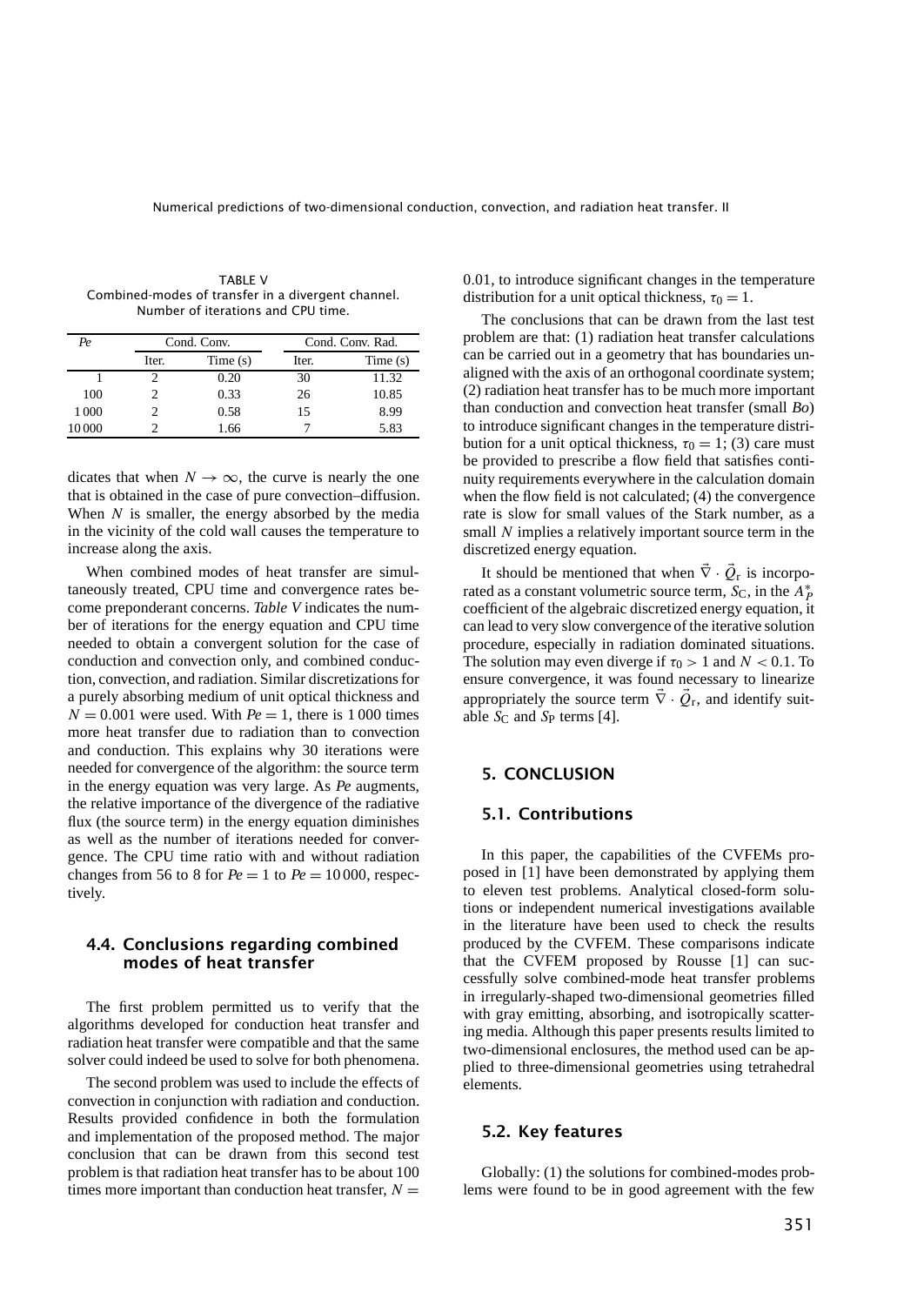reference solutions found in the literature. However, several combined-modes test problems should be proposed to become "benchmarks" problems; (2) the proposed method can solve combined-modes problems using the same assembly procedure for the coefficients of the algebraic discretization equations and the same solver for the three modes of transfer; (3) the computational time becomes very important with the increasing proportion of radiation heat transfer with respect to convection and conduction heat transfer.

In the context of convection–diffusion: (1) the skew positive coefficient upwind (SPCU) scheme produces positive coefficients in the algebraic discretization equations; (2) the SPCU scheme provides a reasonable level of accuracy but is prone to false diffusion. It gives better results when the longest side of a triangular element is nearly aligned with the average local flow field; (3) an Euler integration of  $\phi$  combined with a linear velocity interpolation is adequate when the SPCU scheme is used; (4) the second-order flow-oriented (FLO) scheme produces solutions that are more accurate that those produced with the SPCU scheme, whenever the coefficients remain positive.

Concerning radiative transfer: (1) Since the CVFEM is a numerical solution of the exact governing equation, it should provide the exact solution within the limits of numerical accuracy and interpolation functions. Discretization refinement, both angular and spatial, is the key to obtain more accuracy. In most problems, coarse grids were found to yield accuracy levels that were satisfactory from an engineering point of view. (2) The low-order upwind scheme provides accurate solutions even for high optical thicknesses. This scheme was found to be the best compromise between accuracy of results and computer time requirements. (3) The computational time becomes important with increasing optical thickness and with decreasing wall emissivities.

# **5.3. Recommendations**

During the testing of the proposed CVFEMs, it was noted that several improvements and extensions could be incorporated to increase the efficiency and scope for the solution of engineering problems. Among them: (1) the SPCU scheme for convection should be modified to include the physical additive correction (PAC) schemes such as that proposed by Galpin et al. [20]; with this modification, the effect of Peclet number and volumetric source terms could be explicitly included in the interpolation scheme; (2) adaptive grid techniques, based on grid redeployment and mesh enrichment strategies, should be explored and implemented; (3) fluid flow calculations should be incorporated; (4) capabilities to account for nongray media and boundaries should be investigated and a suitable model should be implemented; (5) problems involving anisotropically scattering media should be investigated; (6) nondiffuse or anisotropic reflection should be permitted; the concept of a reflection phase function should be investigated and tested; (7) strategies should be developed that allow for efficient assembly rules, and solution procedures on unstructured grids; (8) the approximations involved at the interpolation function level for the CVFEM for radiation heat transfer should be investigated and tested to determine the influence of such approximations on the accuracy and convergence rate of the method; (9) an implicit solution procedure such as that proposed by Chui [12], in the context of radiative equilibrium, should be elaborated and tested.

## *Acknowledgement*

The authors gratefully acknowledge EDF for its support and the first author acknowledges the Natural Sciences and Engineering Research Council for an operating research grant.

### **REFERENCES**

[1] Rousse D.R., Numerical predictions of twodimensional conduction, convection, and radiation heat transfer. I. Formulation, Int. J. Therm. Sci. (2000) (to be published).

[2] Saabas H.J., A CVFEM for three-dimensional, incompressible, viscous fluid flow, PhD Thesis, McGill University, Montréal, 1991.

[3] Runchal A.K., Convergence and accuracy of three finite difference schemes for a two-dimensional conduction and convection problem, Internat. J. Numer. Meth. Engrg. 4 (4) (1972) 541–550.

[4] Patankar S.V., Numerical Heat Transfer and Fluid Flow, Hemisphere, Washington, 1980.

[5] LeDain-Muir B., Baliga B.R., Solution of threedimensional convection–diffusion problems using tetrahedral elements and flow-oriented upwind interpolation functions, Numer. Heat Transfer 9 (1986) 143–162.

[6] Varejao L.M.C., Flux-spline method for heat, mass and momentum transfer, PhD Thesis, University of Minessota, Minneapolis, 1980.

[7] Rousse D.R., Numerical predictions of multidimensional conduction, convection, and radiation heat transfer in participating media, PhD Thesis, McGill University, Montréal, 1994.

[8] Fiveland W.A., Discrete-ordinates solutions of the radiative transport equation for rectangular enclosures, ASME J. Heat Tran. 106 (2) (1984) 699–706.